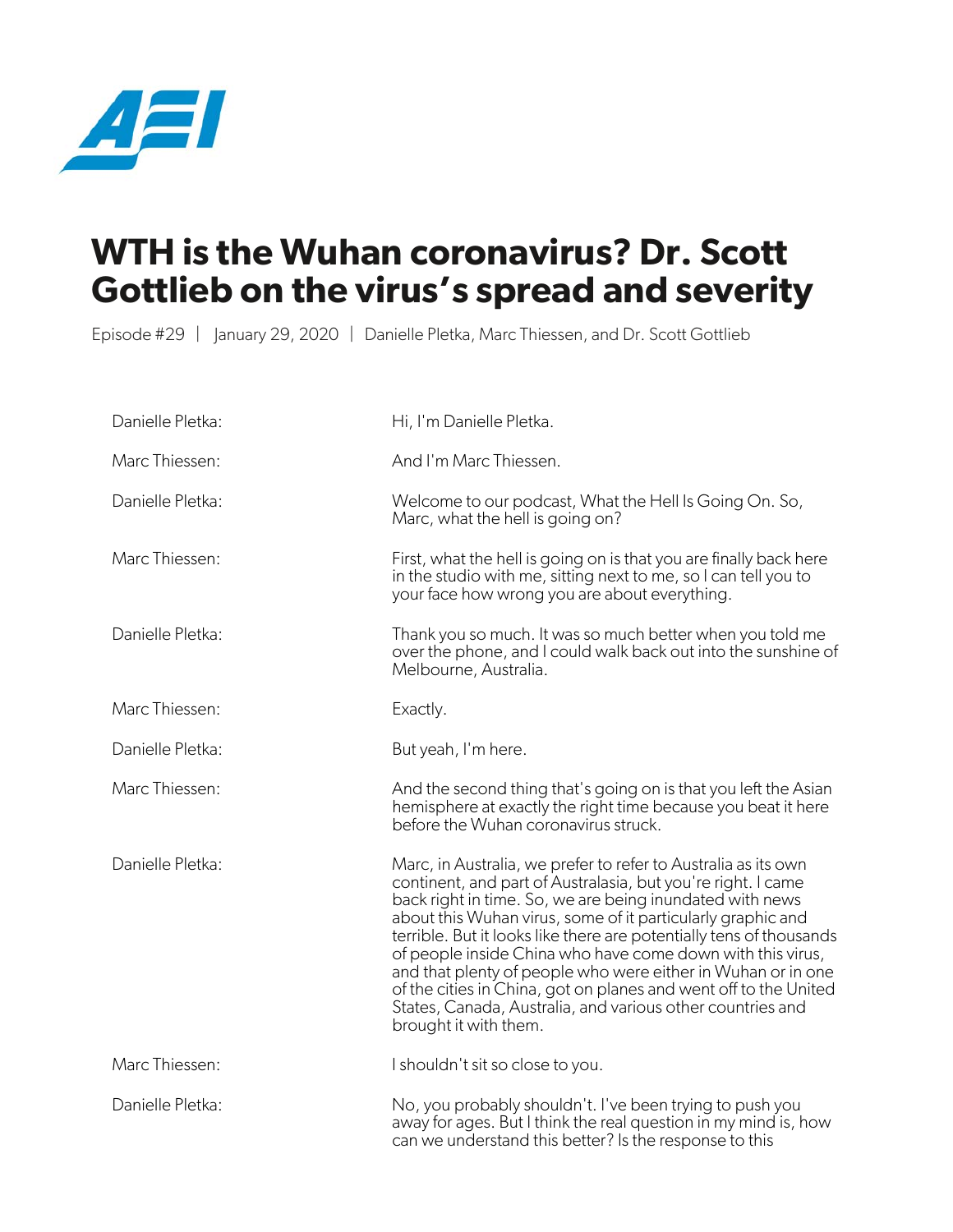|                  | completely hysterical? Anytime there's a new disease, Ebola,<br>particularly evocative, but SARS, MERS, all of these acronyms.<br>And now, this new virus coming out of Wuhan, it's hard for us<br>to understand what it's all about. And so, everybody reverts to<br>the thing that we all know best and most easily, which is fear.                                                                                                                                                               |
|------------------|-----------------------------------------------------------------------------------------------------------------------------------------------------------------------------------------------------------------------------------------------------------------------------------------------------------------------------------------------------------------------------------------------------------------------------------------------------------------------------------------------------|
| Marc Thiessen:   | Yes. Well, but there's good reason to be afraid. In the 20th<br>century, there were three major influenza pandemics-one<br>third of the US population in 1918 was infected. Life<br>expectancy in our country was reduced by 13 years-                                                                                                                                                                                                                                                              |
| Danielle Pletka: | It's unbelievable.                                                                                                                                                                                                                                                                                                                                                                                                                                                                                  |
| Marc Thiessen:   | by the pandemic in 1918, it's followed by pandemics in<br>1957 and 1968, that killed tens of thousands of Americans and<br>millions of people across the world. And then, you had the<br>SARS outbreak in 2002-                                                                                                                                                                                                                                                                                     |
| Danielle Pletka: | How many people died in the SARS outbreak?                                                                                                                                                                                                                                                                                                                                                                                                                                                          |
| Marc Thiessen:   | There were 8,000 people infected and 774 killed, but that<br>was contained. You had MERS as well, these are, they're-                                                                                                                                                                                                                                                                                                                                                                               |
| Danielle Pletka: | There was avian flu, don't forget that one.                                                                                                                                                                                                                                                                                                                                                                                                                                                         |
| Marc Thiessen:   | Exactly. All of these things remind us that it's entirely possible<br>that at some point, it hasn't happened yet, but that there's<br>some new strain of a virus that we don't have a cure for, that<br>we don't have a vaccine for, that we don't have a treatment<br>for, could spread like wildfire. Come into the United States<br>and have really fast human to human transmission and kill a lot<br>of people because it's happened before.                                                   |
| Danielle Pletka: | I want to make a case to you that one of the things that will<br>make it most easy for that to happen, in the modern era, when<br>we have genome sequencing, when we have instantaneous<br>communication, when we know when and where disease<br>carriers are. One of the things that is going to make that<br>happen is the continued existence of totalitarian regimes that<br>fail to share information, that lie, first and foremost to their own<br>people, but then to the rest of the world. |
| Danielle Pletka: | The dribble out information in the way that the Chinese<br>government has done that are despicable in their willingness<br>to see not only their own people die but their own people<br>transmit diseases to others that could cause the kind of<br>pandemic you're talking about.                                                                                                                                                                                                                  |
| Marc Thiessen:   | No, I think the existence of communist China is a public health<br>emergency. Seriously. It really is. I mean, the way these viruses<br>make the jump from animals to humans is what they call these                                                                                                                                                                                                                                                                                                |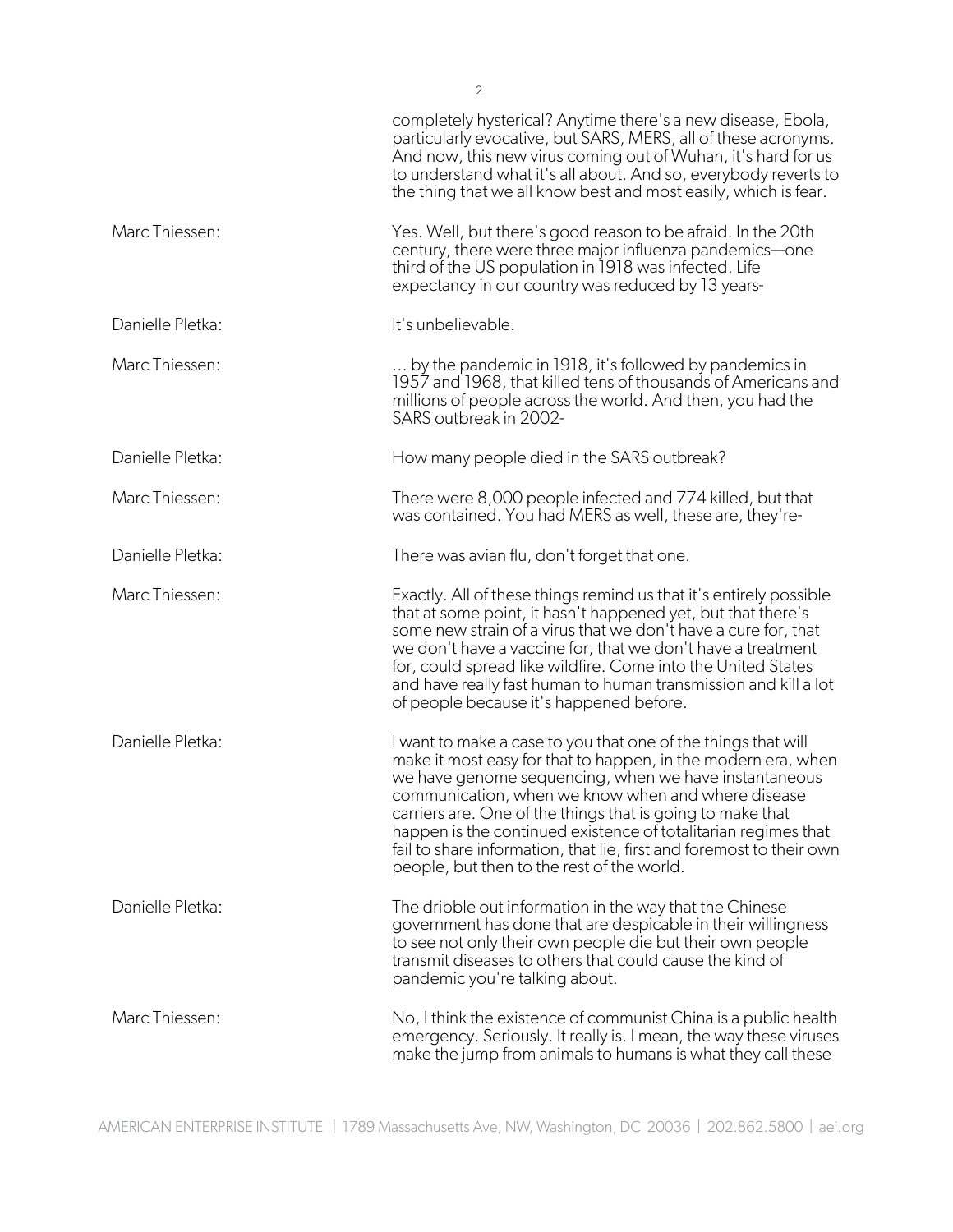many years ago. This was in the 1990s.

wet markets. And I had to tell you, I've been to one of these. I was in Guangzhou, and which is where SARS started actually

| Danielle Pletka: | Folks, we finally have the common denominator.                                                                                                                                                                                                                                                                                                                                                                              |
|------------------|-----------------------------------------------------------------------------------------------------------------------------------------------------------------------------------------------------------------------------------------------------------------------------------------------------------------------------------------------------------------------------------------------------------------------------|
| Marc Thiessen:   | Exactly.                                                                                                                                                                                                                                                                                                                                                                                                                    |
| Danielle Pletka: | Patient zero.                                                                                                                                                                                                                                                                                                                                                                                                               |
| Marc Thiessen:   | Patient zero.                                                                                                                                                                                                                                                                                                                                                                                                               |
| Danielle Pletka: | Get away from me.                                                                                                                                                                                                                                                                                                                                                                                                           |
| Marc Thiessen:   | Excuse me. I have this terrible cough, Dany.                                                                                                                                                                                                                                                                                                                                                                                |
| Danielle Pletka: | Go on.                                                                                                                                                                                                                                                                                                                                                                                                                      |
| Marc Thiessen:   | Anyway, I've walked through one of these markets, and I<br>mean, there're cages filled with puppies. There're cages filled<br>with wild animals and fish, and rats and all sorts of things. But<br>these are breeding grounds for viruses. And China seems to<br>be ground zero for the SARS came out of China, avian flu.<br>These-                                                                                        |
| Danielle Pletka: | Hong Kong. It came out of Hong Kong, I think. Yeah.                                                                                                                                                                                                                                                                                                                                                                         |
| Marc Thiessen:   | Yeah, but Guangzhou market is literally you can walk from<br>you could go to Macau and you walk across the Chinese<br>border, and there it is, you walk right into it. So, this is very<br>close to Hong Kong. And so, you have a combination of this<br>breeding ground of viruses with a totalitarian regime where<br>nobody's going to want-                                                                             |
| Danielle Pletka: | That is indifferent to human life.                                                                                                                                                                                                                                                                                                                                                                                          |
| Marc Thiessen:   | That is indifferent to human life, but also that there's no<br>incentive for anybody to say, "Hey, we got a problem here<br>and let's tell the world, let's have transparency." Transparency<br>and communism don't go together, right? So, we have an<br>untransparent, unaccountable regime ruling over a country<br>that is where a lot of these viruses are being formed and<br>making the jump from animals to humans. |
| Danielle Pletka: | No, I mean, and this is none of this is a slam on the Chinese<br>people or their cultural preferences. This is really or their<br>eating preferences, although yes, no, thank you to the wet<br>market.                                                                                                                                                                                                                     |
| Marc Thiessen:   | Well it's not coming from Taiwan.                                                                                                                                                                                                                                                                                                                                                                                           |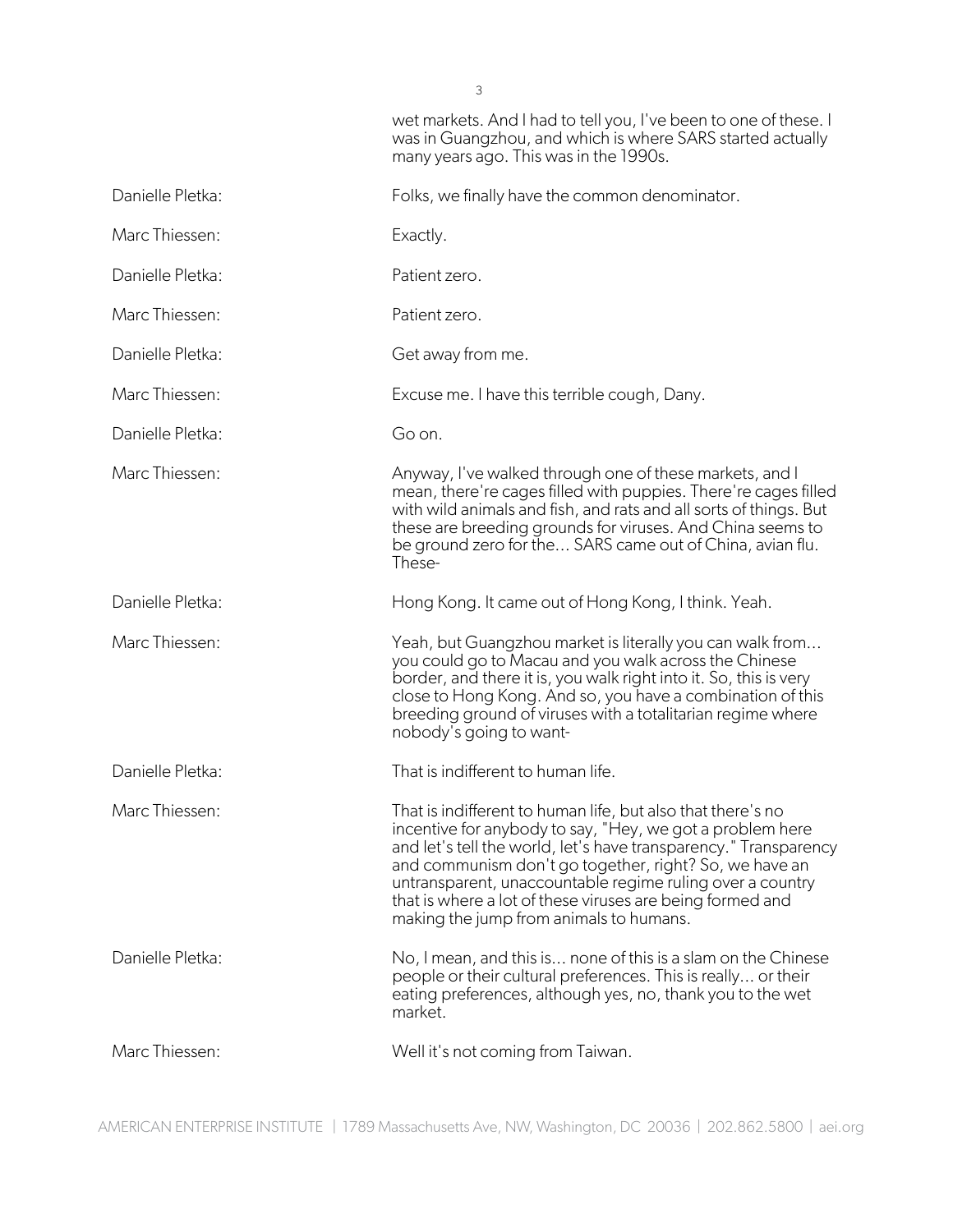| Danielle Pletka: | Well, that's true. At the same time, it is really that circumstance<br>that exacerbates it. It is the fact that we see these to put it<br>very simply, bad people, who are unwilling to share<br>information. I also do think that there remains an awful lot of<br>ignorance about the nature of disease and the nature of<br>illness. Even in the United States where people have access to<br>lots and lots of information. I mean when any of us when<br>something's wrong and you pick up Google and ask it a<br>question, you can pretty much find any answer you want to<br>find. And I think that also exacerbates the spread of fear that<br>makes these developments so dangerous. And of course,<br>when we see it and it hits the stock market. Part of that is sure,<br>travel stocks, people aren't going to travel to China, supply<br>chain concerns about Chinese manufacturing, but part of it is<br>just ignorance and fear as well. |
|------------------|---------------------------------------------------------------------------------------------------------------------------------------------------------------------------------------------------------------------------------------------------------------------------------------------------------------------------------------------------------------------------------------------------------------------------------------------------------------------------------------------------------------------------------------------------------------------------------------------------------------------------------------------------------------------------------------------------------------------------------------------------------------------------------------------------------------------------------------------------------------------------------------------------------------------------------------------------------|
| Marc Thiessen:   | So, you're absolutely right Dany. I mean the SARS outbreak in<br>2002 - 2003 like you said, it killed 774 people. I mean the flu<br>kills more people than that every year, but it had a major<br>impact. It cost \$40 billion to the economies of the Asia Pacific,<br>airline industry was hit very, very hard, lots of people lost their<br>jobs, air travel to Asia dropped 45% the year after the<br>outbreak, and that was by a limited outbreak of a small virus<br>that was actually fairly well contained.                                                                                                                                                                                                                                                                                                                                                                                                                                     |
| Marc Thiessen:   | If you can imagine the global economic impact of a mass<br>pandemic virus of some kind that we don't have the ability to<br>control and we don't have the ability to create a fast vaccine to<br>treat, the economic dislocation could be enormous, not to<br>mention the cost of the loss of life.                                                                                                                                                                                                                                                                                                                                                                                                                                                                                                                                                                                                                                                     |
| Danielle Pletka: | Right. So, the question here for us really is, is the United States<br>positioning itself preemptively as well to learn the lessons that<br>we learn from these kind of outbreaks? And we can say 800<br>people, in terms of the numbers that the way that compares to<br>the flu is, I mean, it's insignificant when you compare it to<br>deaths from flu, for example, every single year. But are we<br>learning those lessons, are we learning the medical lessons<br>are we learning the service lessons, are we learning the<br>technological lessons?                                                                                                                                                                                                                                                                                                                                                                                             |
| Danielle Pletka: | And I mean I think there are real improvements. But you do<br>want to get the sense that we're ready. Remember the anthrax<br>attack, we didn't have anything that was prepared in order to<br>help deal with the anthrax attack. I can tell you in years past,<br>we've run out of flu shots. I'm sure that you've been told by<br>doctors, right? "Oh, I'm sorry, we're out."                                                                                                                                                                                                                                                                                                                                                                                                                                                                                                                                                                         |
| Danielle Pletka: | I was at the doctor last week. He said, "Oh, there's a great<br>new vaccine that you need to take because you're old, for<br>shingles, but I don't have it. And you're on my waiting list but<br>you're around number 200." So, these kinds of things, I worry                                                                                                                                                                                                                                                                                                                                                                                                                                                                                                                                                                                                                                                                                          |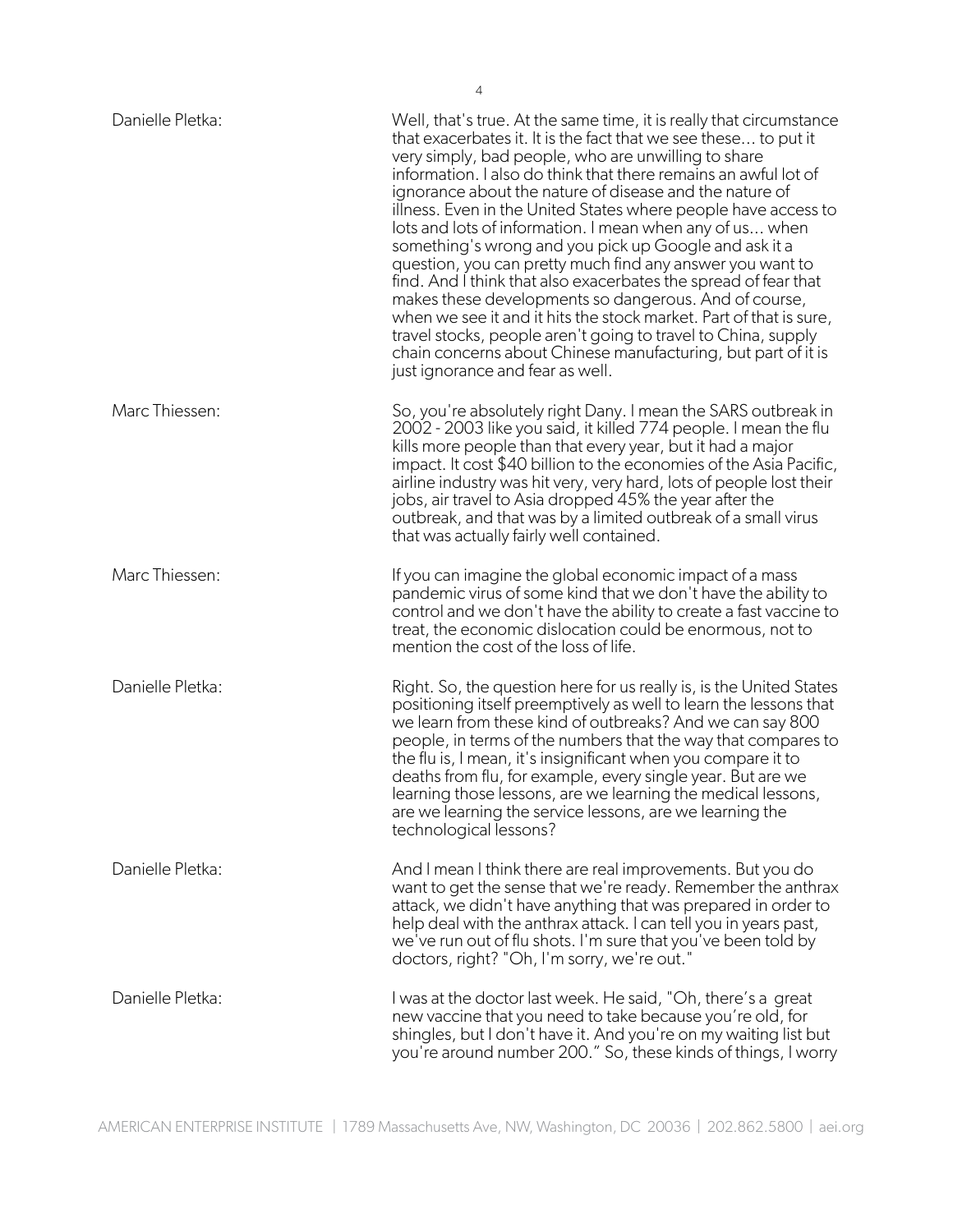|                  | that in the case of a real medical national emergency, global<br>emergency, these kinds of problems would really beset us.                                                                                                                                                                                                                                                                                                                                                                                                                               |
|------------------|----------------------------------------------------------------------------------------------------------------------------------------------------------------------------------------------------------------------------------------------------------------------------------------------------------------------------------------------------------------------------------------------------------------------------------------------------------------------------------------------------------------------------------------------------------|
| Marc Thiessen:   | And also, the other thing that's fascinating with flu is that<br>they're basically guessing every year which strain of the fluit's<br>going to be. So, they can miscalculate and immunize you<br>against the flu that's not going around. And then, the other<br>thing I don't think people realize is that we're still using 1950s<br>technology to create these vaccines. That most of vaccines are<br>still produced by using a chicken egg that's infected with the<br>influenza virus. But it's true. I mean, literally.                            |
| Danielle Pletka: | It just sounds like something you did in fifth grade science.                                                                                                                                                                                                                                                                                                                                                                                                                                                                                            |
| Marc Thiessen:   | I know, but I mean, we've got this high tech, where all the<br>we've got immunotherapy for cancer and we've got all these<br>things like that. We're literally using chicken eggs the same<br>way they did it in the 1950s to produce vaccines. And so, if<br>you get some new pandemic and new disease, how quickly<br>can we get a vaccine online? You've got to have to get a<br>sample of the virus, you have to take it and test it, test it for<br>safety, get it into enough chicken eggs to incubate and<br>produce to inoculate the population. |
| Marc Thiessen:   | We don't know yet how virulent this Wuhan virus is, we don't<br>know yet how quickly it's spreading from person to person,<br>and how deadly it is. But if something that is incredibly<br>contagious and incredibly deadly comes along, are we ready<br>as a country to deal with that?                                                                                                                                                                                                                                                                 |
| Danielle Pletka: | So that's why we have our guests on to find out the answer to<br>that question. So, Scott Gottlieb is joining us. He is a resident<br>fellow at the American Enterprise Institute where he is a repeat<br>offender because he used to be a fellow at the American<br>Enterprise Institute before he went into the Trump<br>administration as the commissioner of the FDA, the Food and<br>Drug Administration. He had been previously at the FDA<br>during the Bush administration.                                                                      |
| Danielle Pletka: | He has a degree in medicine from Mount Sinai School of<br>Medicine. He's a prolific writer, a prolific speaker. And the<br>thing I like-                                                                                                                                                                                                                                                                                                                                                                                                                 |
| Marc Thiessen:   | A physician and a public intellectual.                                                                                                                                                                                                                                                                                                                                                                                                                                                                                                                   |
| Danielle Pletka: | He really is. And the thing I like best about Scott is that he<br>really is able to discuss these things in a way that is accessible<br>to medical ignoramuses like you and me.                                                                                                                                                                                                                                                                                                                                                                          |
| Marc Thiessen:   | Speak for yourself.                                                                                                                                                                                                                                                                                                                                                                                                                                                                                                                                      |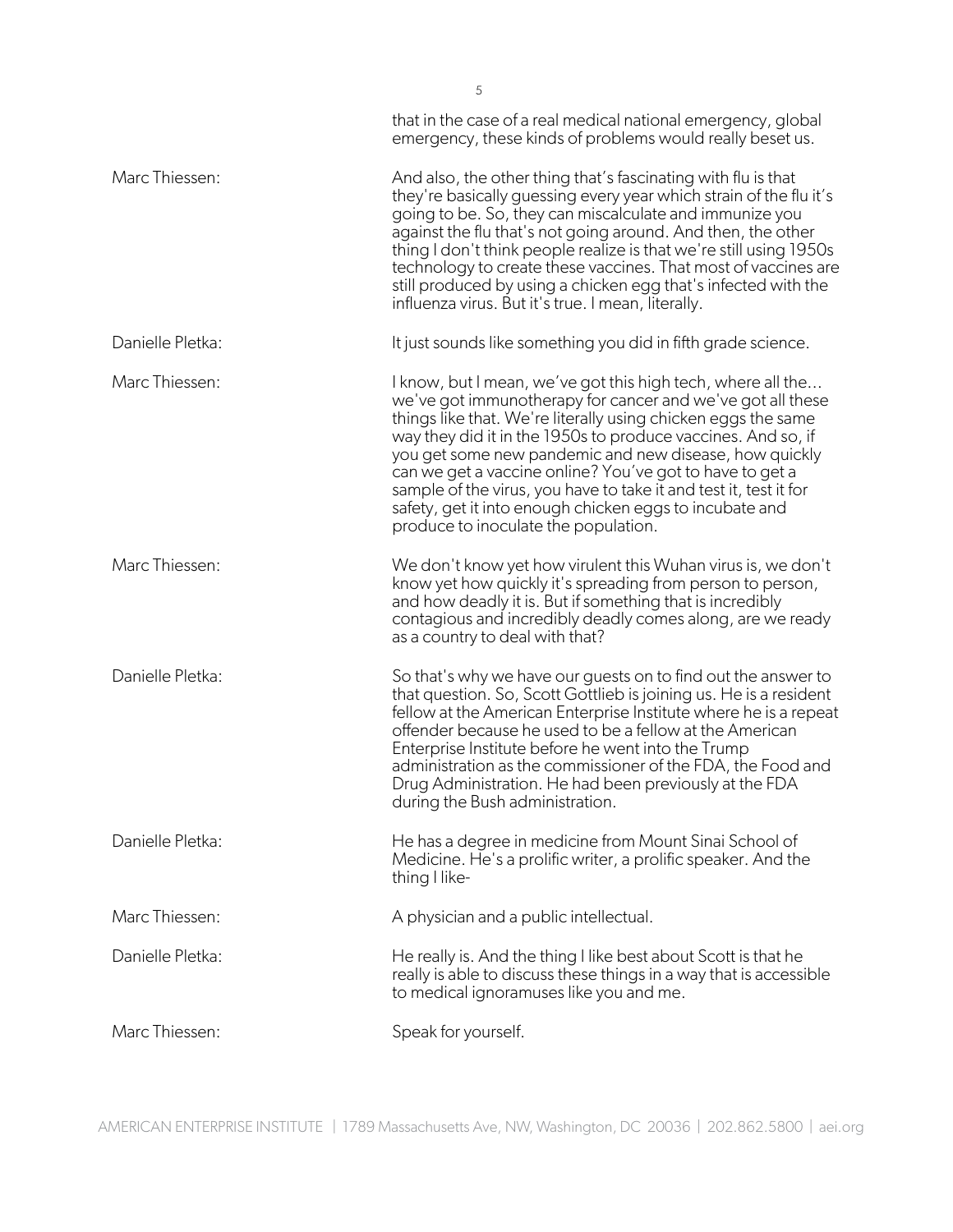| 6                |                                                                                                                                                                                                                                                                                                                                                                                                                                                                                   |  |
|------------------|-----------------------------------------------------------------------------------------------------------------------------------------------------------------------------------------------------------------------------------------------------------------------------------------------------------------------------------------------------------------------------------------------------------------------------------------------------------------------------------|--|
| Danielle Pletka: | Okay. I was actually speaking for you but there it is.                                                                                                                                                                                                                                                                                                                                                                                                                            |  |
| Marc Thiessen:   | You always are.                                                                                                                                                                                                                                                                                                                                                                                                                                                                   |  |
| Danielle Pletka: | Have a listen. I think you'll all enjoy this.                                                                                                                                                                                                                                                                                                                                                                                                                                     |  |
| Marc Thiessen:   | Scott, welcome to the podcast.                                                                                                                                                                                                                                                                                                                                                                                                                                                    |  |
| Scott Gottlieb:  | Thanks for having me.                                                                                                                                                                                                                                                                                                                                                                                                                                                             |  |
| Marc Thiessen:   | So, let's start really simple because people don't know a lot<br>about this. What is a coronavirus?                                                                                                                                                                                                                                                                                                                                                                               |  |
| Scott Gottlieb:  | Coronavirus is a virus that typically circulates in animals. There<br>are seven strains that are known to infect humans and typically<br>it will cause a mild respiratory illness. When we think of a really<br>bad cold that might be caused by a coronavirus. There are<br>two strains of coronavirus that we know of, MERS and SARS,<br>that are more severe.                                                                                                                  |  |
| Scott Gottlieb:  | SARS circulated in 2003 and there was an outbreak in Toronto<br>as well. MERS is another more severe form of coronavirus that<br>circulates in the Middle East. Still infects people from time to<br>time. Typically, the origin is from animals to humans. This is<br>another strain of coronavirus. So, this would be an eighth<br>known strain of a coronavirus to circulate in humans.                                                                                        |  |
| Danielle Pletka: | So, I want to ask a question staying in this really basic vein.<br>You talked about SARS, you've talked about the coronavirus,<br>we have been getting wall-to-wall coverage of this. And the<br>stock market dropped, hundreds of points on news that the<br>Chinese were reporting that it's spread was more widespread<br>than estimated. So, I went and looked at the CDC, the Center<br>for Disease Control, numbers on how many people die just of<br>the flu.              |  |
| Danielle Pletka: | Of these run-of-the-mill known strains of flu that we talk about<br>that people get every year. And the numbers make SARS and<br>MERS look like nothing. We're talking about, in one year,<br>2017 - 2018, 61,000 people died in the United States from<br>the flu. 800 people died in the SARS epidemic. Why the<br>hysteria? What is the excitement?                                                                                                                            |  |
| Scott Gottlieb:  | Well, flu is a deadly virus as well. And flu causes a lot of<br>hospitalizations every year and in a really bad flu season, we'll<br>see hundreds of thousands of hospitalizations from flu and<br>thousands of deaths from the flu. In a very bad flu season, you<br>might see upwards of 40 million people being infected with<br>the flu. There's no question flu is dangerous, but for flu, we<br>have drugs that can be effective to help treat people who are<br>very sick. |  |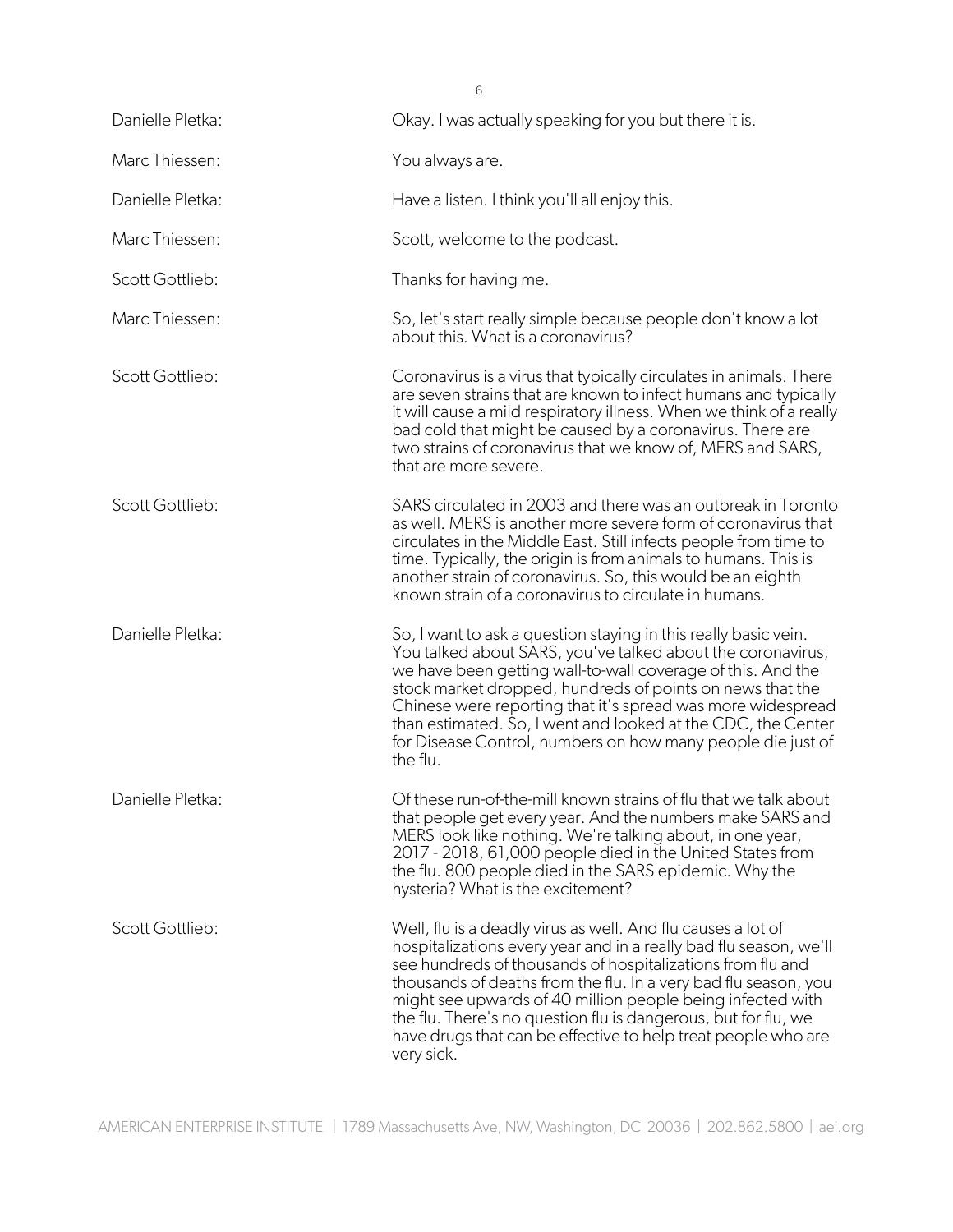| Scott Gottlieb: | We have vaccines that are available. Oftentimes people get<br>the flu because they don't get vaccinated, but we do have<br>vaccines that are available. So, we have ways to mitigate the<br>spread of the flu, if there is an unusually bad flu season. We're<br>unprotected from this coronavirus and because it's a novel<br>coronavirus, it may be the case that most people don't have<br>any immunity to it, that they don't have immunity to the<br>common features of this particular virus.                                              |
|-----------------|--------------------------------------------------------------------------------------------------------------------------------------------------------------------------------------------------------------------------------------------------------------------------------------------------------------------------------------------------------------------------------------------------------------------------------------------------------------------------------------------------------------------------------------------------|
| Scott Gottlieb: | And so, for people who are old or sick or young, they might<br>get very severe illnesses as a result of this coronavirus. And we<br>don't understand yet what the denominator is. We know the<br>numerator, we know how many people in China are<br>becoming seriously ill and how many people are dying, but<br>what we don't know is how many people are actually<br>infected. And it could be the case, and I think it's probably the<br>case that there's tens of thousands of infections in China and<br>most of them have gone unreported. |
| Scott Gottlieb: | And there might even be more deaths than what's been<br>reported. But even if you look at the picture in China right now<br>where this coronavirus has now reached an epidemic<br>proportion, you assume that there might be 100,000 people<br>who've been infected. When you look at the numbers that<br>China's reporting where they're reporting about 3,000<br>people who've been diagnosed with it at this point, you figure<br>those are more severe cases, they said 500 are in critical<br>condition, 80 have died.                      |
| Scott Gottlieb: | I assum those numbers are a little bit low because they weren't<br>doing good screening early on in the course of this. There're<br>five people who died as a result of this infection, who went<br>unreported. And you look at those numbers, relative to the<br>potential for 100,000 infections, which I think would probably<br>be at the high end of what might be possible. And again,<br>there's still a lot we don't know.                                                                                                               |
| Scott Gottlieb: | You're looking at something that's probably slightly more<br>virulent, meaning slightly more severe than the flu and<br>probably almost as contagious, if not just as contagious. And<br>so, this can be a very bad flu that we have no protections for.                                                                                                                                                                                                                                                                                         |
| Marc Thiessen:  | What is the difference between coronavirus and flu influenza?<br>Just different viruses?                                                                                                                                                                                                                                                                                                                                                                                                                                                         |
| Scott Gottlieb: | Different viruses, different origin, from different animals. They<br>infect different parts. They bind to different proteins in the<br>body. They infect different parts of the body. This virus and we<br>still don't understand this virus well, but based on some of the<br>early studies, it appears to infect the lower airways. Most<br>coronavirus is upper respiratory infections, but this appears to<br>be a lower respiratory infection. That's why you're potentially                                                                |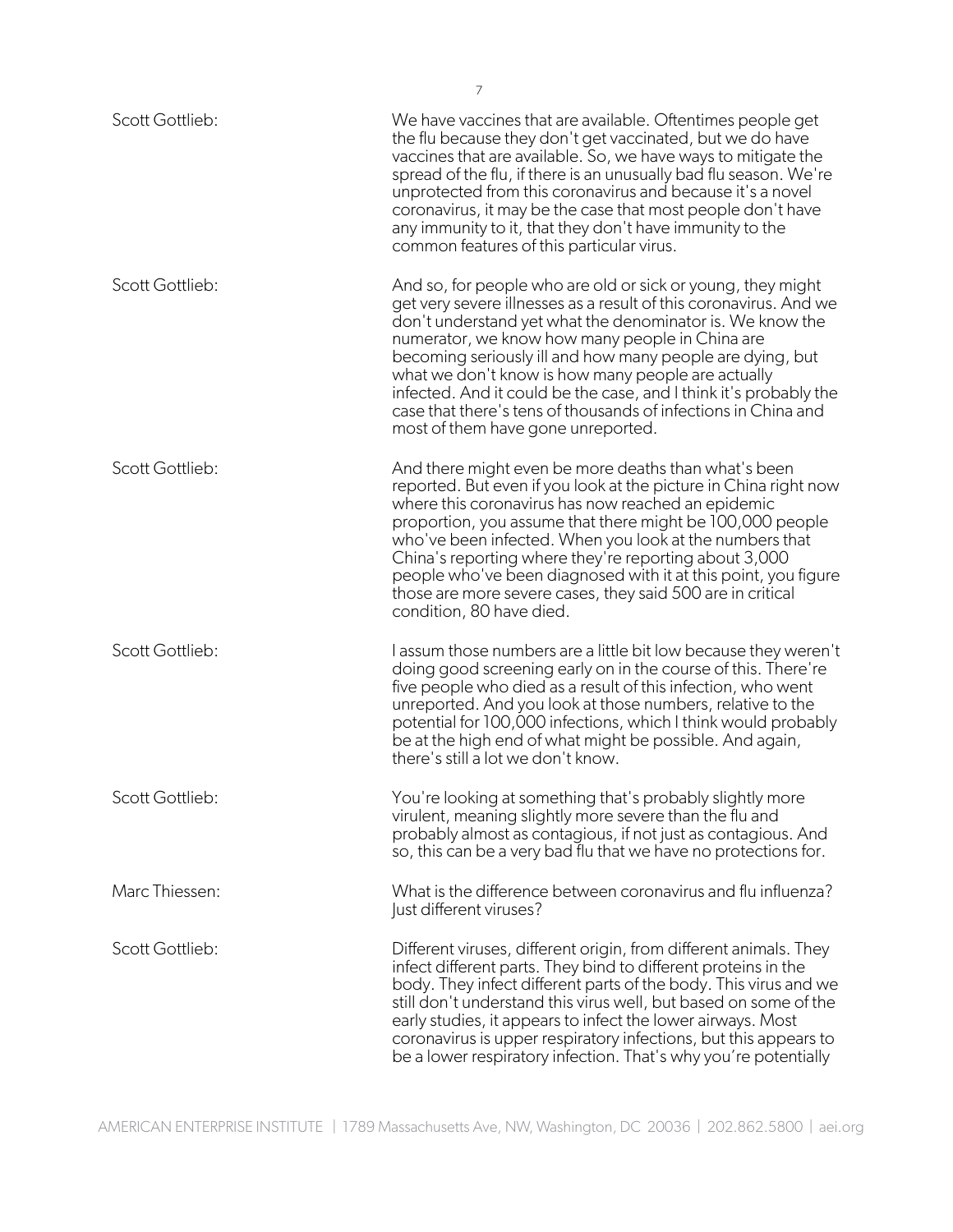|                  | seeing some people get a very severe pneumonia from it.                                                                                                                                                                                                                                                                                                                                                                                                                                                                                                            |
|------------------|--------------------------------------------------------------------------------------------------------------------------------------------------------------------------------------------------------------------------------------------------------------------------------------------------------------------------------------------------------------------------------------------------------------------------------------------------------------------------------------------------------------------------------------------------------------------|
| Scott Gottlieb:  | What that also means is that, when you test people for it,<br>typically you would swab the nasal pharynx, you might not get<br>enough virus to actually have a positive test. And so, in some<br>other cases, they've had to go back and test people twice.<br>And get them get samples later in the course of the illness<br>when you have more virus, you have greater viremia. So, then<br>you have enough virus in your upper airway that it's actually<br>showing a positive result. So, if that's the case, we might be<br>even missing some of these cases. |
| Scott Gottlieb:  | It's a complicated picture because we don't understand the<br>virus very well and it's not behaving like a normal coronavirus<br>based on what we know right now.                                                                                                                                                                                                                                                                                                                                                                                                  |
| Danielle Pletka: | I want to understand more about the virus itself because this is<br>fascinating and I want to understand why it's not behaving like<br>a normal coronavirus. But the people who are going to die<br>from this, for the most part, are the people who die from the<br>flu—the elderly, the infirmed, the very young, people who are<br>immunocompromised, in some way, people who are more<br>vulnerable, this isn't Ebola.                                                                                                                                         |
| Scott Gottlieb:  | Well that's always the case with viruses like this, even with the<br>flu, people who are more susceptible to it and develop more<br>severe infection are often people who are<br>immunocompromised in some fashion, or don't have other<br>resistance. And so, the very old, the very young, people who<br>have other diseases. But you start to see circumstances with a<br>very novel virus where it can behave in ways that we don't fully<br>understand.                                                                                                       |
| Scott Gottlieb:  | So, for example, with H1N1, the swine flu, when it first<br>circulated for the first time a number of years ago, a lot of<br>pregnant women became very ill and I think there were about<br>100 deaths among pregnant women and that's a very high<br>number. Now again, when you're pregnant, you don't have a<br>normal immune system. Your immune system is altered in<br>certain ways and so you might be more susceptible.                                                                                                                                    |
| Scott Gottlieb:  | But for some reason that virus had a certain impact that we<br>don't fully understand on that population. And so, you might<br>see that with a novel virus with certain populations that<br>wouldn't normally, shouldn't normally be adversely affected in<br>a way that's disproportionate to other people are, and we just<br>don't understand why.                                                                                                                                                                                                              |
| Marc Thiessen:   | What is pandemic flu? Does this have the potential of<br>becoming a pandemic?                                                                                                                                                                                                                                                                                                                                                                                                                                                                                      |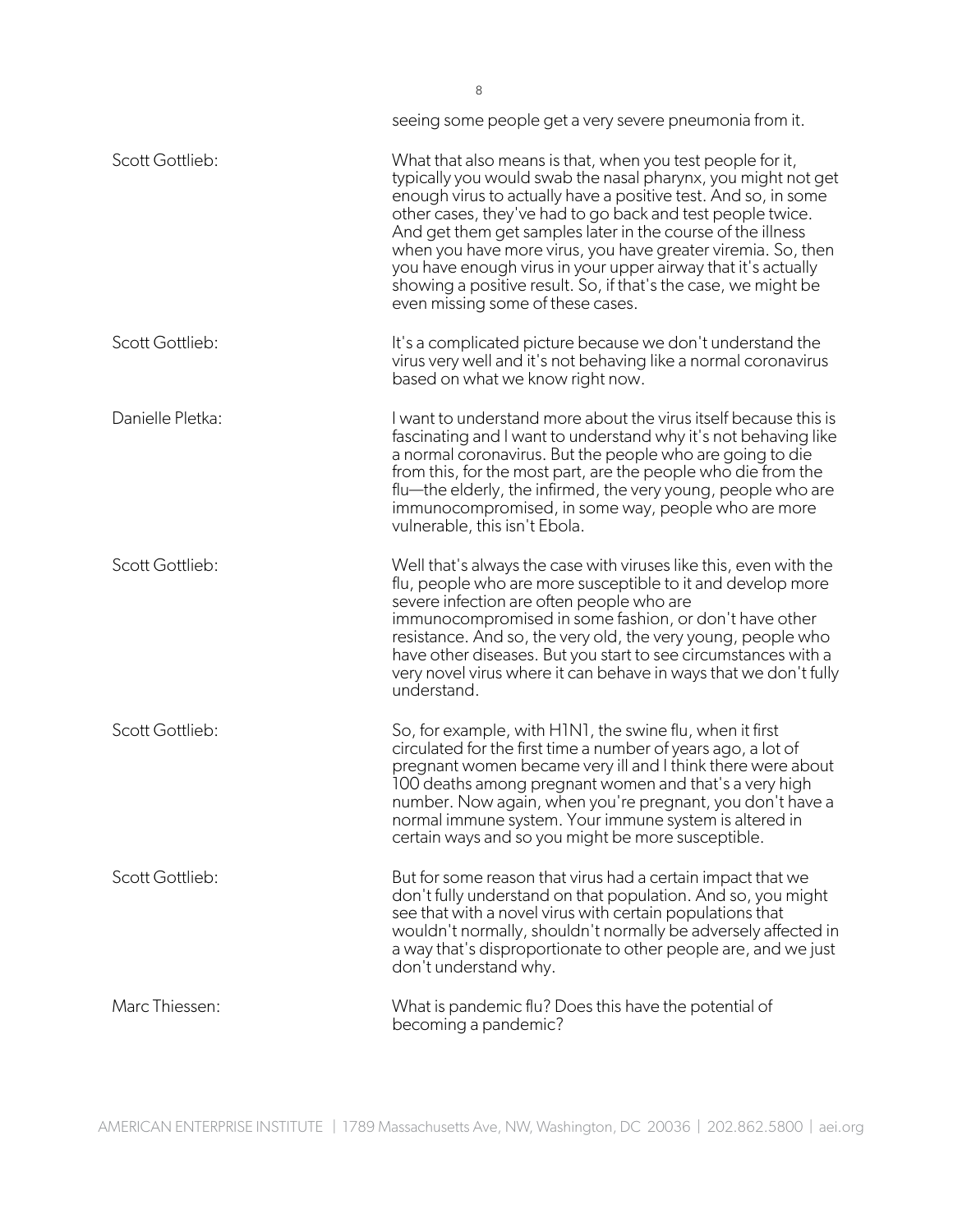| Scott Gottlieb:        | Well, this certainly has the potential of becoming a pandemic.<br>Pandemic simply means that it's epidemic in multiple regions<br>of the world. So, this is now epidemic in China. Other parts of<br>the world have outbreaks. How you define an outbreak with<br>respect to a circulating virus can be as few as four cases. If it's<br>a virus that shouldn't otherwise be circulating, an outbreak<br>can just simply be a handful of cases. And so, you can argue<br>we've had outbreaks of this. But we haven't seen yet outside<br>of China, however, is sustained human to human spread. |
|------------------------|-------------------------------------------------------------------------------------------------------------------------------------------------------------------------------------------------------------------------------------------------------------------------------------------------------------------------------------------------------------------------------------------------------------------------------------------------------------------------------------------------------------------------------------------------------------------------------------------------|
| Scott Gottlieb:        | So, the cases that have arisen so far that we know about<br>outside of China are all cases that were imported into those<br>countries, including the United States from China. We haven't<br>seen the virus propagate inside other countries. I think we can<br>assume there probably is some spread outside of China and<br>other countries, we're just not detecting it. That doesn't mean<br>that those limited outbreaks are going to become very large<br>outbreaks and it certainly doesn't mean that those outbreaks<br>are going to become epidemics.                                   |
| Scott Gottlieb:        | Epidemics would mean you have sort of uncontrolled spread<br>within another country. But this has the potential for that, it<br>does seem to be highly contagious. And the question is, has it<br>reached that sweet spot between being contagious enough<br>to spread efficiently but virulent enough, severe enough, to<br>actually cause pretty adverse outcomes?                                                                                                                                                                                                                            |
| Scott Gottlieb:        | And it seems to be that it could be in that continuum, if you<br>will, between being able to be spread efficiently and being<br>pretty severe that it could actually cause bad outcomes if you<br>spread this across a large enough population. Typically,<br>viruses that cause really severe symptoms don't spread very<br>efficiently because they make their hosts too sick to spread it.                                                                                                                                                                                                   |
| Marc Thiessen:         | Interesting. So, SARS had a pretty high fatality rate. What kind<br>of fatality rate are we seeing with this Wuhan coronavirus?                                                                                                                                                                                                                                                                                                                                                                                                                                                                 |
| Scott Gottlieb:        | We don't know right now. The estimates on the fatality rate<br>are being made off of the cases that have been confirmed in<br>China right now. So, they've confirmed almost 3,000 cases,<br>they've had 80 deaths within those 3,000 cases, about 500<br>people are hospitalized. These numbers are changing daily.                                                                                                                                                                                                                                                                             |
| Marc Thiessen:         | And we can't necessarily trust them.                                                                                                                                                                                                                                                                                                                                                                                                                                                                                                                                                            |
| Scott Gottlieb:        | And we can't necessarily trust them. I think the challenge here<br>is that, first of all, there has probably been under reporting of<br>both infections as well as people who probably died from this<br>infection.                                                                                                                                                                                                                                                                                                                                                                             |
| <b>Scott Gottlieb:</b> | And there's certainly under reporting of the number of people                                                                                                                                                                                                                                                                                                                                                                                                                                                                                                                                   |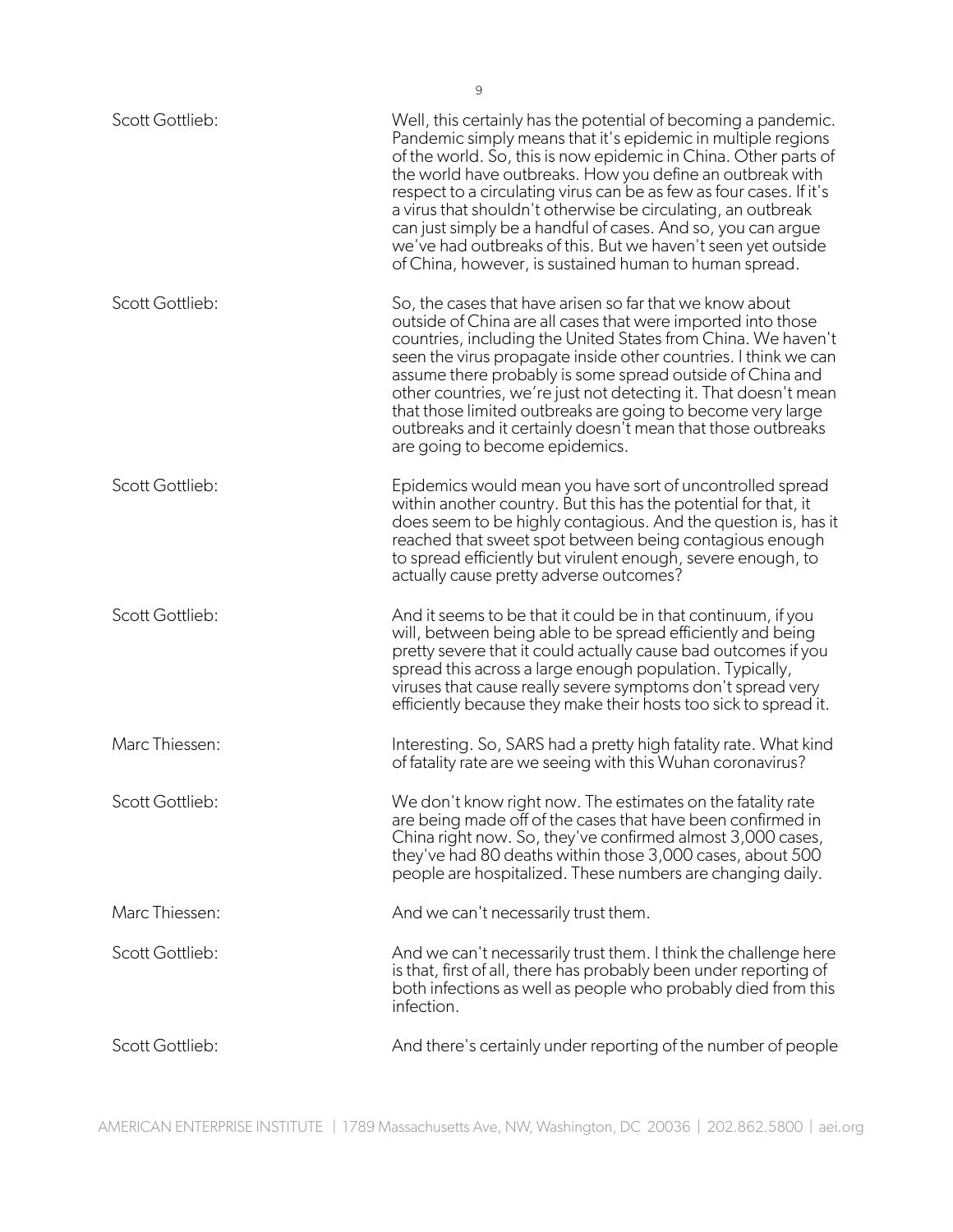|                  | who have this infection. I don't surmise that China's closing<br>major cities and putting more than 50 million people under<br>the equivalent of quarantine and shutting down trade and<br>commerce because they have 2,000 cases, or 3,000 cases in<br>Wuhan. I think that this is now epidemic across China and<br>there's probably tens of thousands of cases.                                                                                                            |
|------------------|------------------------------------------------------------------------------------------------------------------------------------------------------------------------------------------------------------------------------------------------------------------------------------------------------------------------------------------------------------------------------------------------------------------------------------------------------------------------------|
| Scott Gottlieb:  | In that scenario, you'd probably assume that the fatality rate is<br>lower than what's being reported right now. Because it's not<br>80 cases out of 3,000, it might be 200 cases out of 50,000 or<br>out of 100,000. That still a pretty significant illness. If this is<br>causing 0.1% or even a 0.5% fatality rate, that's pretty<br>significant.                                                                                                                        |
| Danielle Pletka: | So, let's talk a little bit about the virus itself. And we tend to<br>talk about national security and foreign policy, but there<br>actually is a nexus here. So, a coronavirus is a virus that jumps<br>from animals to people. Is that right, Scott?                                                                                                                                                                                                                       |
| Scott Gottlieb:  | Coronavirus typically circulates in animals. There's seven and<br>now eight known strains that have made the jump from<br>animals to people.                                                                                                                                                                                                                                                                                                                                 |
| Danielle Pletka: | So, the fact that they start in China, these open-air markets that<br>they have dietary habits, a lot of—there were a couple of<br>photographs circulating of this woman eating a bat last week<br>that were really rather off putting, if I may say, made me rethink<br>my affinity for Chinese food. But explain how that's sort of on<br>the front lines of disease and why we're seeing these new<br>viruses coming out of this sort of an environment.                  |
| Scott Gottlieb:  | Yeah. Well these large markets in China, what they call wet<br>markets, which-                                                                                                                                                                                                                                                                                                                                                                                               |
| Danielle Pletka: | Makes it all the more appetizing.                                                                                                                                                                                                                                                                                                                                                                                                                                            |
| Scott Gottlieb:  | It is the way that the phrase describes it. I mean, there are<br>these large markets where they sell a lot of different<br>slaughtered animals, a lot of different species. And they<br>become mixing grounds for the ability to pass viruses, not just<br>between animals but from animals to humans. And they've<br>long been known to be a risk factor in the propagation of<br>viruses, the flu, different strains of influenza and different<br>strains of coronavirus. |
| Scott Gottlieb:  | The reason is, simply put, when you have a lot of animals<br>mixing with humans, the animals, mammals typically will form<br>an intermediate host and so you might see for example, some<br>strain of a virus that originates in birds make its way into a<br>mammal, either a bat or maybe a pig and undergo some<br>mutation, some adaptation that makes it more amenable to                                                                                               |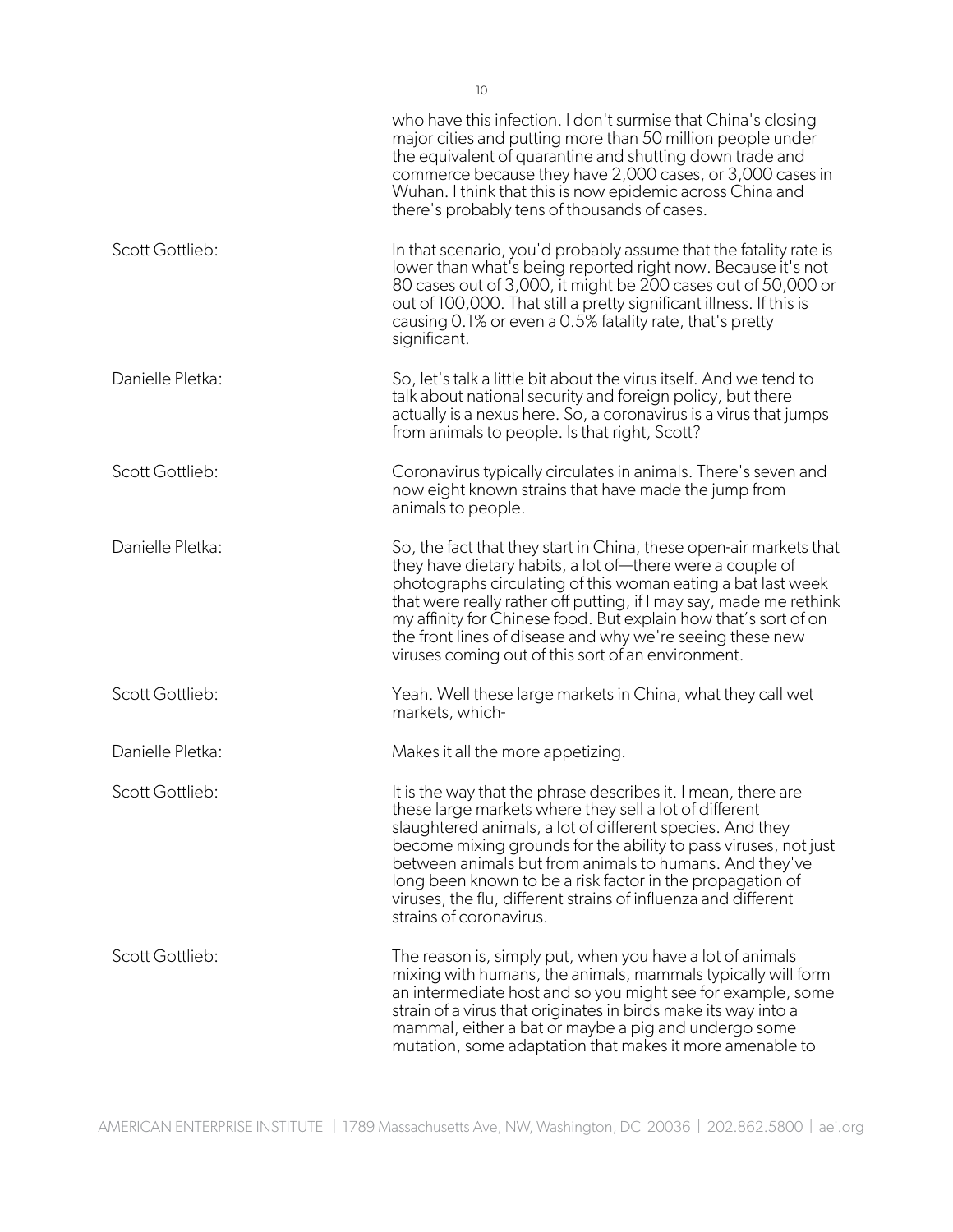|                        | then propagating into a human.                                                                                                                                                                                                                                                                                                                                                                                                                                                                                                                                                                                                                                                                                                                                                                                                                                                                                                                                                                      |
|------------------------|-----------------------------------------------------------------------------------------------------------------------------------------------------------------------------------------------------------------------------------------------------------------------------------------------------------------------------------------------------------------------------------------------------------------------------------------------------------------------------------------------------------------------------------------------------------------------------------------------------------------------------------------------------------------------------------------------------------------------------------------------------------------------------------------------------------------------------------------------------------------------------------------------------------------------------------------------------------------------------------------------------|
| Scott Gottlieb:        | Because it's had that intermediate stage in another mammal<br>that's close enough to a human that the adaptation that it<br>undergoes in that species makes it easier to jump into a<br>person. I think what is concerning here is the speed at which<br>this virus appears based on what we know to have made the<br>jump from animal to human. Now that's getting rethought<br>right now because it was originally thought that this virus<br>originated in late December out of the Wuhan market. But<br>there's some reporting that there were some cases even<br>earlier than that. So, it might not have originated in the market<br>at all. The market may have become something that created<br>some secondary spread, but it might've originated<br>somewhere else. But if you believe the original reporting, the<br>speed at which it made the jump from animals to humans is<br>concerning, and the speed at which it's now adapted itself to<br>be an efficient spreader among humans. |
| Danielle Pletka:       | So, all of this is exacerbated by the kind of I think we can<br>now call China pretty totalitarian, certainly authoritarian,<br>regime that exists in China, right? We don't believe the<br>information, there isn't transparency, there isn't a clear<br>understanding about origination, there isn't a clear<br>understanding about how many people are infected, how<br>many people have died, where they all are.                                                                                                                                                                                                                                                                                                                                                                                                                                                                                                                                                                               |
| Danielle Pletka:       | In an ideal world, if the Chinese still had the same dietary<br>habits, but they were a free and open democratic society,<br>would we be better equipped to fight this?                                                                                                                                                                                                                                                                                                                                                                                                                                                                                                                                                                                                                                                                                                                                                                                                                             |
| Scott Gottlieb:        | Well, I find it striking how much we're bending over<br>backwards to make official statements that are supportive of<br>China's actions in the context of the current epidemic.<br>Because China's actions may have been good by China's<br>standards, but they're not good by public health standards or<br>Western standards. The first reports of an unusual pneumonia<br>circling in China came out in late December only because the<br>Chinese were aware that some strain of a viral pneumonia was<br>circulating that was getting people very sick, and they had<br>sent an advisory to their physicians and that advisory made it<br>onto social media. And so, then they owned up to the fact that<br>there was this cluster of pneumonia circulating. They didn't<br>start to talk about the severity of this until a viral video started<br>to circulate on Twitter of Chinese health officials going onto<br>airplanes and taking people's temperature on-                             |
| Danielle Pletka:       | In full body regalia, right?                                                                                                                                                                                                                                                                                                                                                                                                                                                                                                                                                                                                                                                                                                                                                                                                                                                                                                                                                                        |
| <b>Scott Gottlieb:</b> | Yeah. And it wasn't until last Monday, January 20th or 21st that<br>China reported on the fact that they had 14 healthcare<br>workers that had become infected. And in fact, there was                                                                                                                                                                                                                                                                                                                                                                                                                                                                                                                                                                                                                                                                                                                                                                                                              |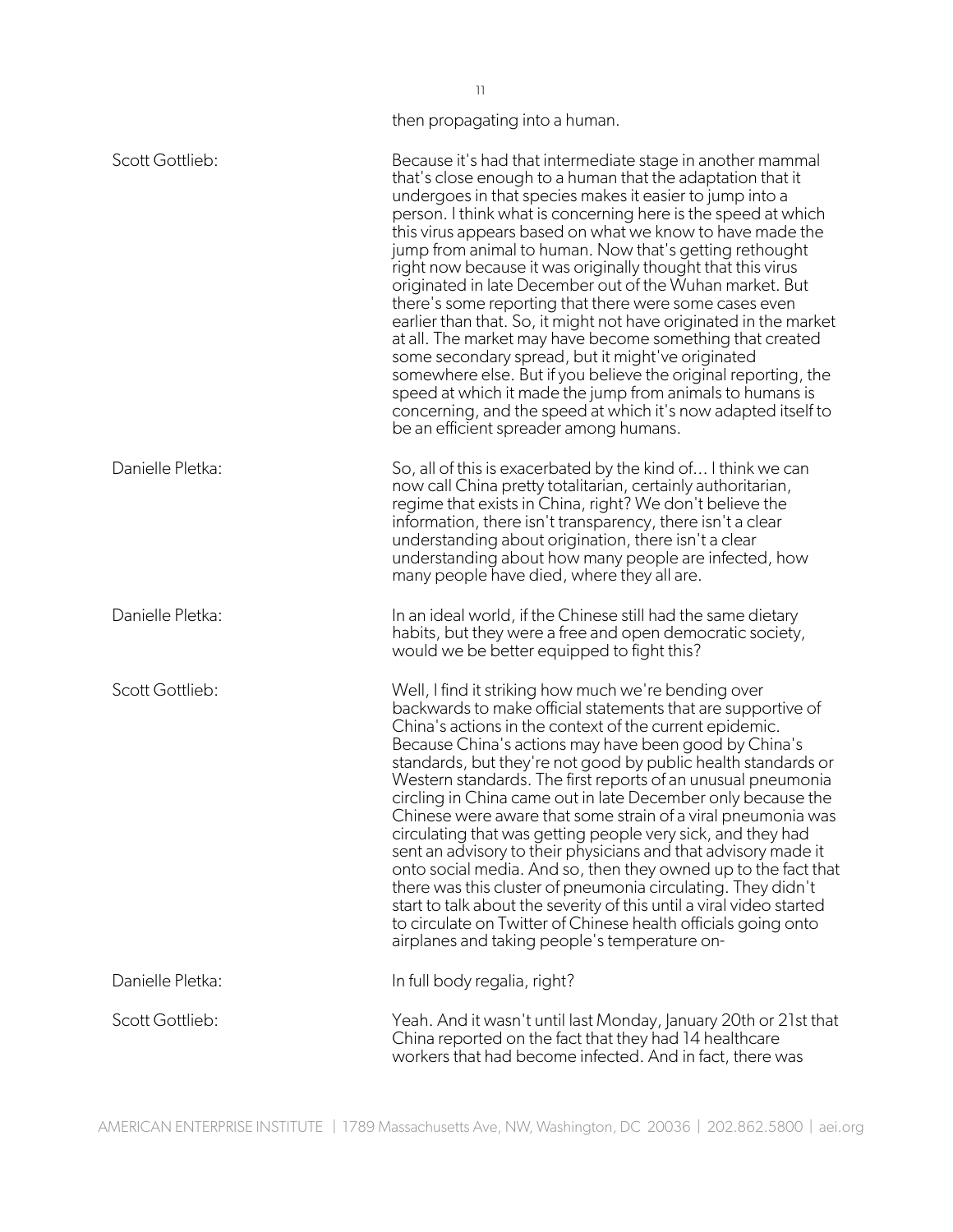|                 | human to human transmission. Now, we long suspected that<br>there was human to human transmission just because of the<br>rate of diagnoses that was happening in China. But China<br>didn't say that and they certainly knew that there were 14<br>healthcare workers that at the very least they were monitoring<br>very closely, because they thought they had this virus and<br>those positives didn't all come back on the same day.                                                                                                                     |
|-----------------|--------------------------------------------------------------------------------------------------------------------------------------------------------------------------------------------------------------------------------------------------------------------------------------------------------------------------------------------------------------------------------------------------------------------------------------------------------------------------------------------------------------------------------------------------------------|
| Scott Gottlieb: | So, they knew that there were health care workers getting<br>infected. And when you see healthcare workers getting<br>effected, that's very concerning because it's proof to two<br>things. Number one is proof of human to human transmission.<br>And typically, unless something's very contagious, you don't<br>typically see healthcare workers get infected. And so, when<br>you start to see doctors get infected at a high rate, you start to<br>be very concerned about the transmissibility.                                                        |
| Scott Gottlieb: | That's a key piece of information that they disclosed very late.<br>We found that out last week. We were well into this crisis by<br>last week and that would have helped, I think the rest of the<br>world wake up to this threat and maybe take stronger actions<br>earlier, had they known that this was spreading in that way.                                                                                                                                                                                                                           |
| Marc Thiessen:  | So, to build on Dany's point, I don't know if you saw the HBO<br>series Chernobyl, but it's really a fascinating series. And one of<br>the things that was so striking about it is because of the<br>totalitarian system, the reactor's melting down and the local<br>officials are saying, "You can't the reactor can't melt down.<br>It's not possible for a reactor to meltdown." And they were<br>calling the Kremlin and saying, "This is small. It's contained.<br>It's no big deal. There's a fire in the reactor, but this is not a<br>big problem." |
| Marc Thiessen:  | And that went on for a significant period of time. So, in a<br>country like China, it's not a career building move to be the<br>local official who calls up the politburo and says, "Tell<br>President Xi that we've got a really bad virus here because<br>we've done a bad job of local public health. So how do we<br>deal with when you were at the FDA, you have to deal with<br>a lot of countries around the world and coordinate with them.<br>How do you deal with a country like China?                                                            |
| Scott Gottlieb: | So, the samples that we now have of the virus that we're using<br>to help validate diagnostic tests and maybe help to develop<br>therapeutics, all those samples have come from people<br>who've been infected with the virus and happened to travel<br>outside of China.                                                                                                                                                                                                                                                                                    |
| Scott Gottlieb: | China could have been sharing, they could have been<br>growing and sharing viral samples much earlier, all they did<br>was put up partial sequences. Now by China standards, that<br>was really new. The fact that they were actually sharing the                                                                                                                                                                                                                                                                                                            |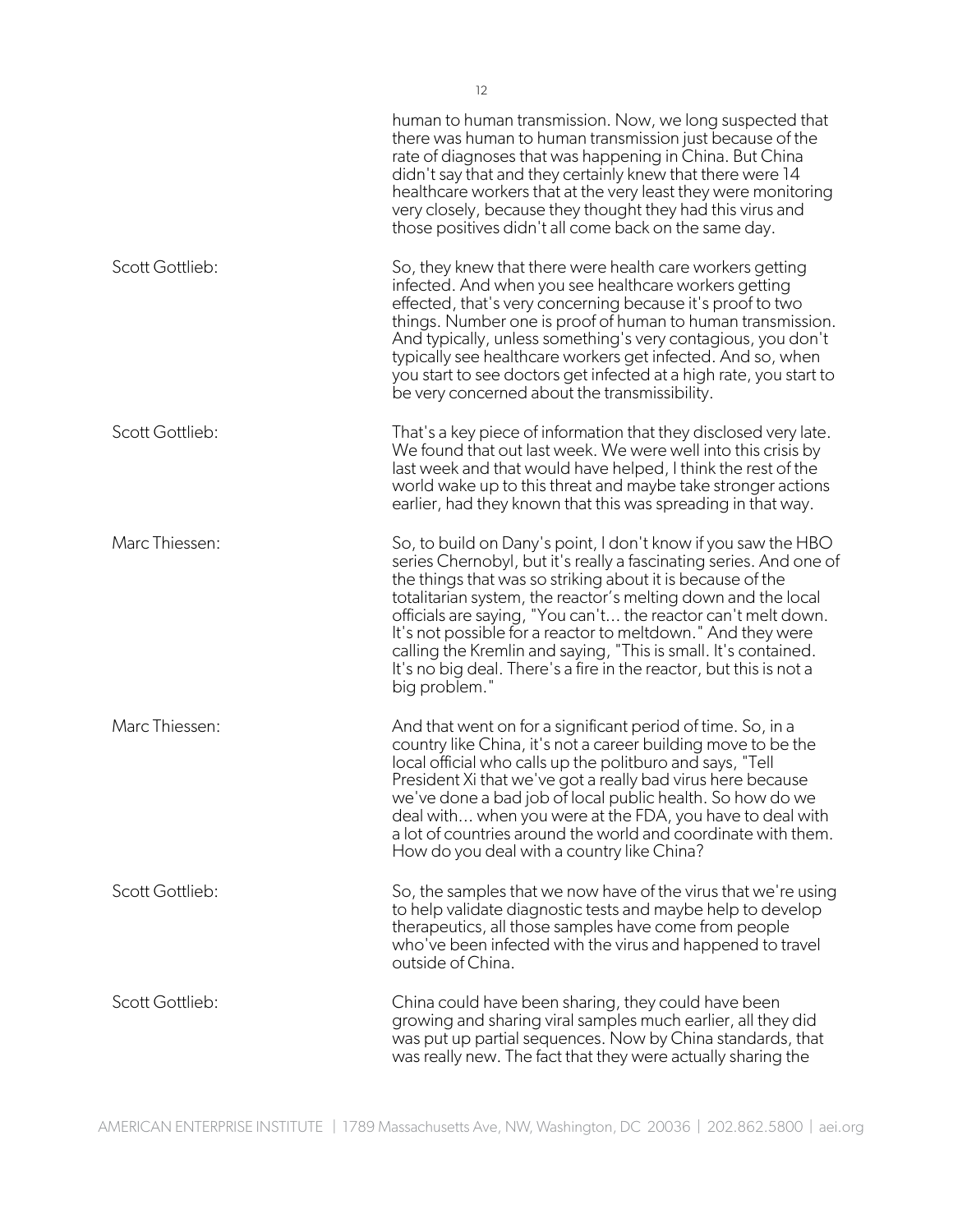|                  | sequence fairly early in the setting of this epidemic was a new<br>thing. And so, I think the world greatly appreciated the fact<br>that China was willing to engage in this information sharing.                                                                                                                                                                                                                                                                                                                                                                                                    |
|------------------|------------------------------------------------------------------------------------------------------------------------------------------------------------------------------------------------------------------------------------------------------------------------------------------------------------------------------------------------------------------------------------------------------------------------------------------------------------------------------------------------------------------------------------------------------------------------------------------------------|
| Scott Gottlieb:  | But if this outbreak had occurred in England or Australia or the<br>United States, I think you would have had far more information<br>available, far earlier in the course of the outbreak, and far more<br>sharing of the tools that could help in a development of<br>diagnostics and therapeutics.                                                                                                                                                                                                                                                                                                |
| Danielle Pletka: | You had a great piece that was I think up on CNBC today and<br>another one in The Washington Post last week explaining<br>some of these issues. Because while I think we rightly are<br>reserving a lot of our criticism for the way that the communist<br>government in China has handled things. At the same time<br>this point of care question here is relevant. I mean, Americans<br>now are used to the fact that you can walk into your urgent<br>care in the strip mall and someone will stick a swab down your<br>throat and tell you if you have strep or tell you if you have the<br>flu. |
| Danielle Pletka: | But this technology isn't really there for some of these viruses.<br>We haven't advanced on a lot of these questions. What do<br>you blame for that? Is it a regulatory problem? Is it a liability<br>problem? Is it an innovation problem? Is it a medical problem?<br>Where could we be better? Where's the problem?                                                                                                                                                                                                                                                                               |
| Scott Gottlieb:  | Well, there really wasn't a strong clinical need for a point of<br>care diagnostic to test for coronavirus prior to this coronavirus.<br>Because typically coronaviruses don't cause severe illness and<br>the ones that do, SARS and MERS, don't circulate and so you<br>really didn't need a point of care diagnostic. I think now in the<br>setting of the threat of a global spread of this virus and the<br>potential for large outbreaks, a point of care diagnostic is<br>exactly what we need.                                                                                               |
| Scott Gottlieb:  | We need to be able to test for not just mild potential cases but<br>also asymptomatic cases and we can't just rely on travel<br>history alone if we are facing the prospect of outbreaks, we're<br>going to need to test much more broadly in order to contain<br>the spread of this infection. I don't know that there's<br>necessarily a breakdown. I think that there's never been really<br>a need for a rapid point of care diagnostic for coronavirus.                                                                                                                                         |
| Scott Gottlieb:  | Now there is. The question is how quickly can we come up<br>with one? The technology's certainly there to be able to do it,<br>depending on what kind of samples you can get from a<br>person infected with this virus, whether or not a swab is going<br>to give you a sufficient sample in order to run a test. The<br>technology for developing antibody-based tests or what we<br>call PCR-based tests at the point of care, to test for the<br>elements of the virus's genome, that technology exists.                                                                                          |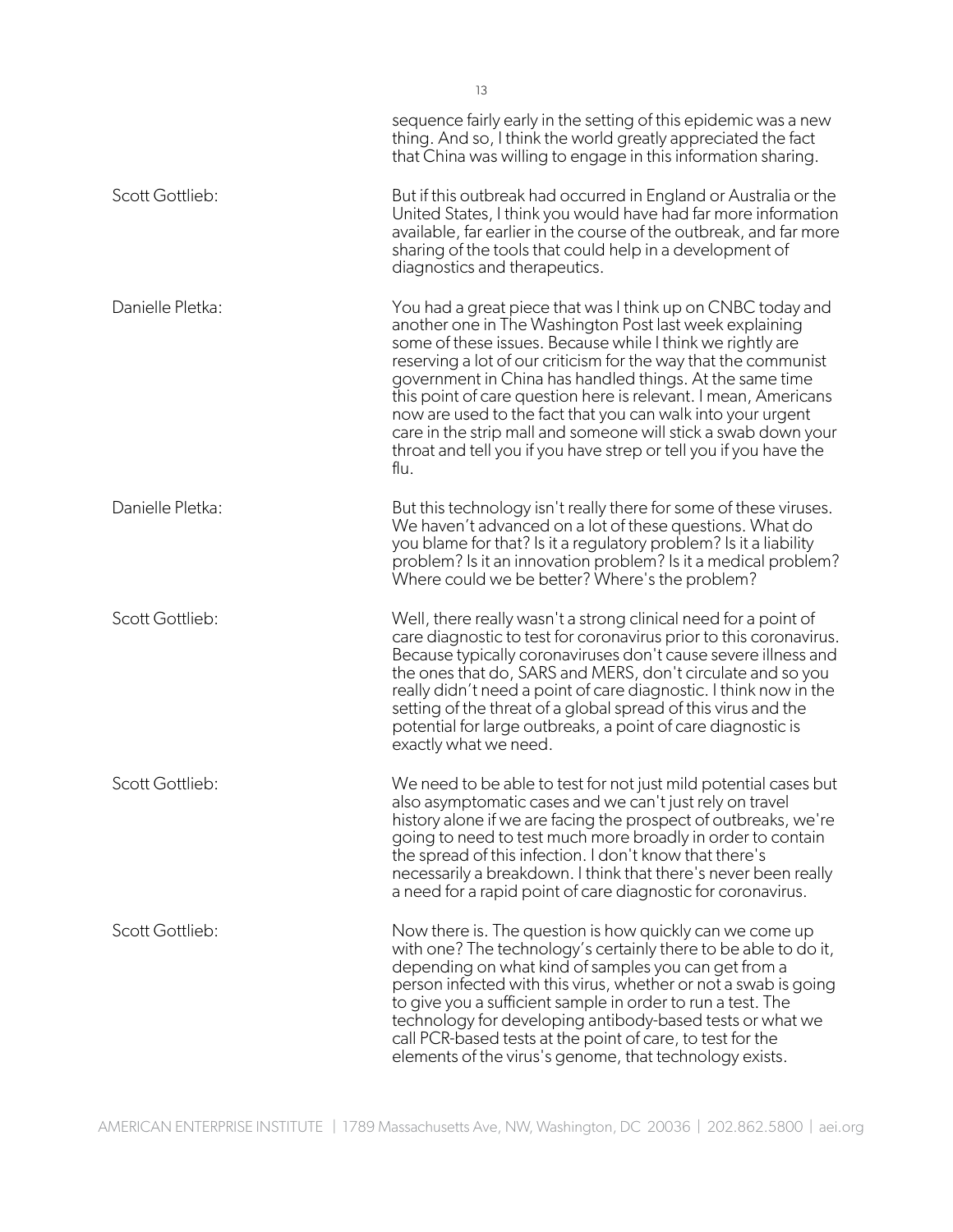| Scott Gottlieb: | We can develop that fairly rapidly. We might not be able to<br>validate it to the point where regulators would feel<br>comfortable deploying it on the front lines of healthcare and<br>giving what we call a CLIA waiver, meaning it can be<br>performed outside of a reference lab. But there are also new<br>authorities that Congress has passed that make it easier for<br>regulators and the Food and Drug Administration, in particular<br>where I worked, to provide those kinds of waivers and<br>forward deploy these tests in the setting of a public health<br>emergency. |
|-----------------|---------------------------------------------------------------------------------------------------------------------------------------------------------------------------------------------------------------------------------------------------------------------------------------------------------------------------------------------------------------------------------------------------------------------------------------------------------------------------------------------------------------------------------------------------------------------------------------|
| Scott Gottlieb: | Something called an emergency use authorization can allow<br>the FDA to deploy this more rapidly without going through all<br>of the normal validation that we would go through. And then,<br>in those settings where you have a high degree of suspicion or<br>you have a positive sample, you send off a sample also to one<br>of the reference labs so we can run the more definitive tests.<br>But this allows you to do broader screening, which is what<br>we're going to need to be doing.                                                                                     |
| Marc Thiessen:  | I mean we had in the 20th century three influenza pandemics<br>in 1918, 1957, 1968, and it's likely that at some point we'll<br>have another pandemic. In 2005 when I was at the white<br>house, I wrote a speech for president Bush laying out our<br>strategy to prepare for an influenza pandemic. And so here<br>we are 15 years later, and I'd like to ask you this, there are<br>three pillars to it.                                                                                                                                                                           |
| Marc Thiessen:  | I want to ask you about each of them and see where we are 15<br>years later in terms of the preparedness for it. So, the first pillar<br>was, detect outbreaks before they spread across the world,<br>improve our detection capabilities. How are our detection<br>capabilities right now?                                                                                                                                                                                                                                                                                           |
| Scott Gottlieb: | Our detection capabilities are much better than where they<br>were when we set out to create more robust capacity. And I<br>was in the government too at the time working at the Food<br>and Drug Administration when elements of that plan were<br>implemented. But I remember a lot of what we did over that<br>time period was geared towards influenza. And so, some of<br>the capabilities we developed were specific to influenza and<br>aren't necessarily going to be as relevant here.                                                                                       |
| Scott Gottlieb: | Now we also created general capacity at the time and that<br>capacity I think is going to be very helpful here, but a lot of the<br>kinds of diagnostic platforms that we created and the kind of<br>off-the-shelf vaccines that we created, that could be used in<br>the setting of a novel influenza strain, are going to be specific<br>to influenza strains.                                                                                                                                                                                                                      |
| Marc Thiessen:  | Okay. The second part of the strategy was stockpiling<br>vaccines and antiviral drugs, and also speeding the                                                                                                                                                                                                                                                                                                                                                                                                                                                                          |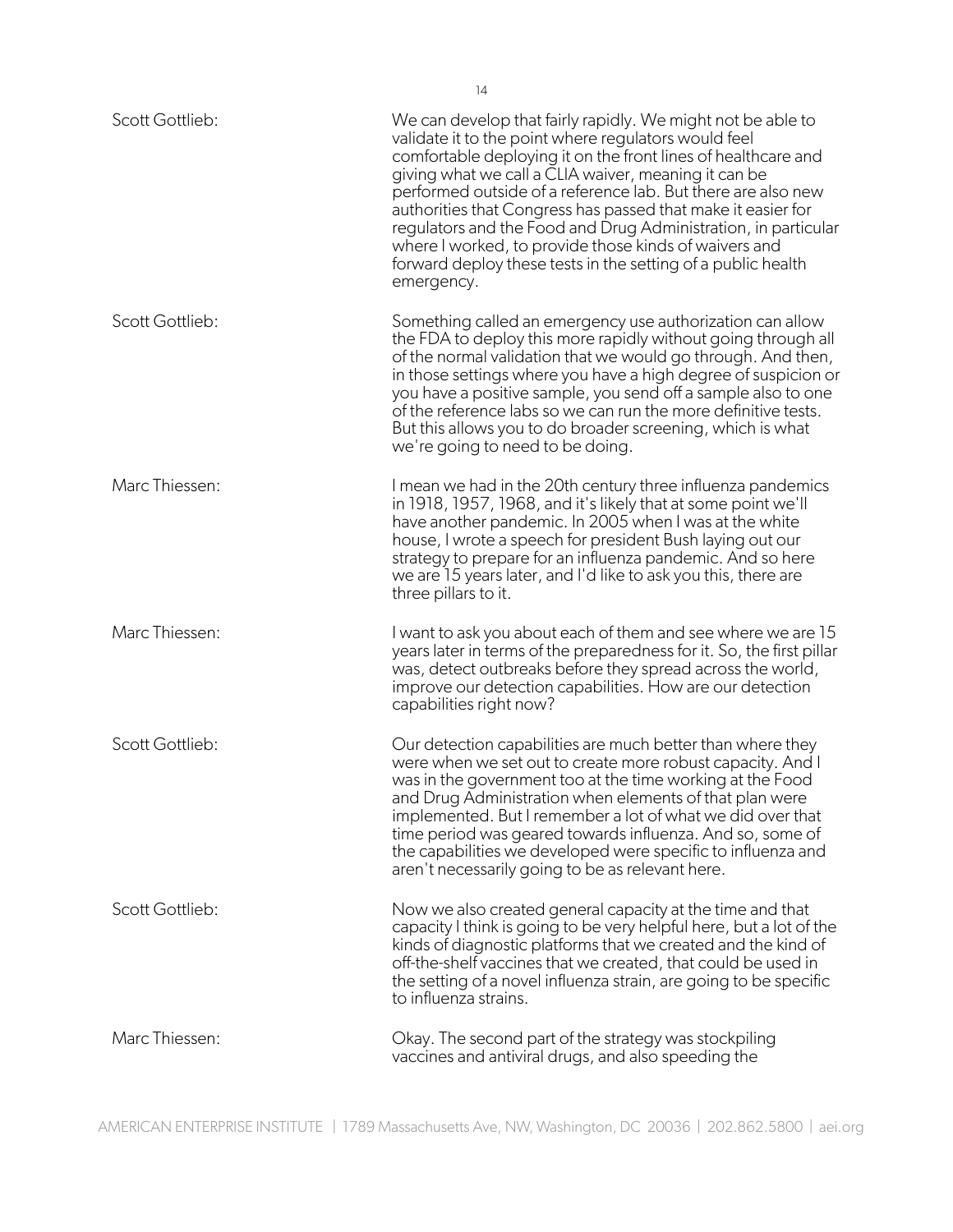|                  | development of new vaccine technology. One of the things I<br>found fascinating back then was that we were still for most of<br>influenza vaccines using 1950s technology, and actually<br>infecting chicken eggs and using that to create virus.                                                                                                                                                                                                                                                                          |
|------------------|----------------------------------------------------------------------------------------------------------------------------------------------------------------------------------------------------------------------------------------------------------------------------------------------------------------------------------------------------------------------------------------------------------------------------------------------------------------------------------------------------------------------------|
| Danielle Pletka: | One of the things you cited in that speech, I mean president<br>Bush said it in that speech that you wrote was, that because of<br>litigation that there was at least at that point only one vaccine<br>manufacturer left in the United States. Is that still true?                                                                                                                                                                                                                                                        |
| Scott Gottlieb:  | There's more vaccine manufacturers and there's more<br>capacity. And so, part of the plan was to build out capacity<br>both for the egg-based production, which we still largely rely<br>on for the production of influenza vaccines. But also,<br>technology to manufacture recombinant vaccines, influenza<br>vaccines, which is technology that we're now using in a<br>greater proportion than we were back when we set out to do<br>this.                                                                             |
| Marc Thiessen:   | But I mean that's amazing to me that we're still using chickens<br>and the eggs. 1950s, back then the big thing was cell culture<br>technology to try to advance the speed of this. How quickly if<br>there was a new virus that came because the problem is<br>with influenza, as you point out, we know most of the strains<br>or versions of the strains and so you can prepare vaccines for<br>it. If something new comes out, how quickly can we turn<br>around, get a sample of the new virus and develop a vaccine? |
| Scott Gottlieb:  | The concern with influenza always was that you'd have a strain<br>of bird flu circulate that would develop the ability to infect<br>humans, but it would be toxic to the chicken eggs. And so,<br>you wouldn't be able to manufacture a vaccine of a very<br>virulent bird flu strain in chicken eggs. And that's why you<br>wanted the recombinant technology also to quard against that<br>possibility.                                                                                                                  |
| Scott Gottlieb:  | In this case, a coronavirus vaccine would be manufactured<br>differently, wouldn't be manufactured in the same way you'd<br>manufacture influenza. We have the capacity to do it. I think<br>that realistically developing a vaccine, putting it in human<br>studies to look for safety is probably a three to six month<br>endeavor and in trying to get into pivotal studies to actually<br>look for safety and efficacy, you're talking at least a year,<br>probably a couple of years.                                 |
| Marc Thiessen:   | Is that underway right now for this coronavirus?                                                                                                                                                                                                                                                                                                                                                                                                                                                                           |
| Scott Gottlieb:  | There's multiple parties right now looking and trying to<br>develop a vaccine for this particular strain of virus. I think in the<br>near term and maybe even in the long run, it's going to be<br>more important to get diagnostics than a vaccine. Depending<br>on what we learn about this virus, if this virus is something that                                                                                                                                                                                       |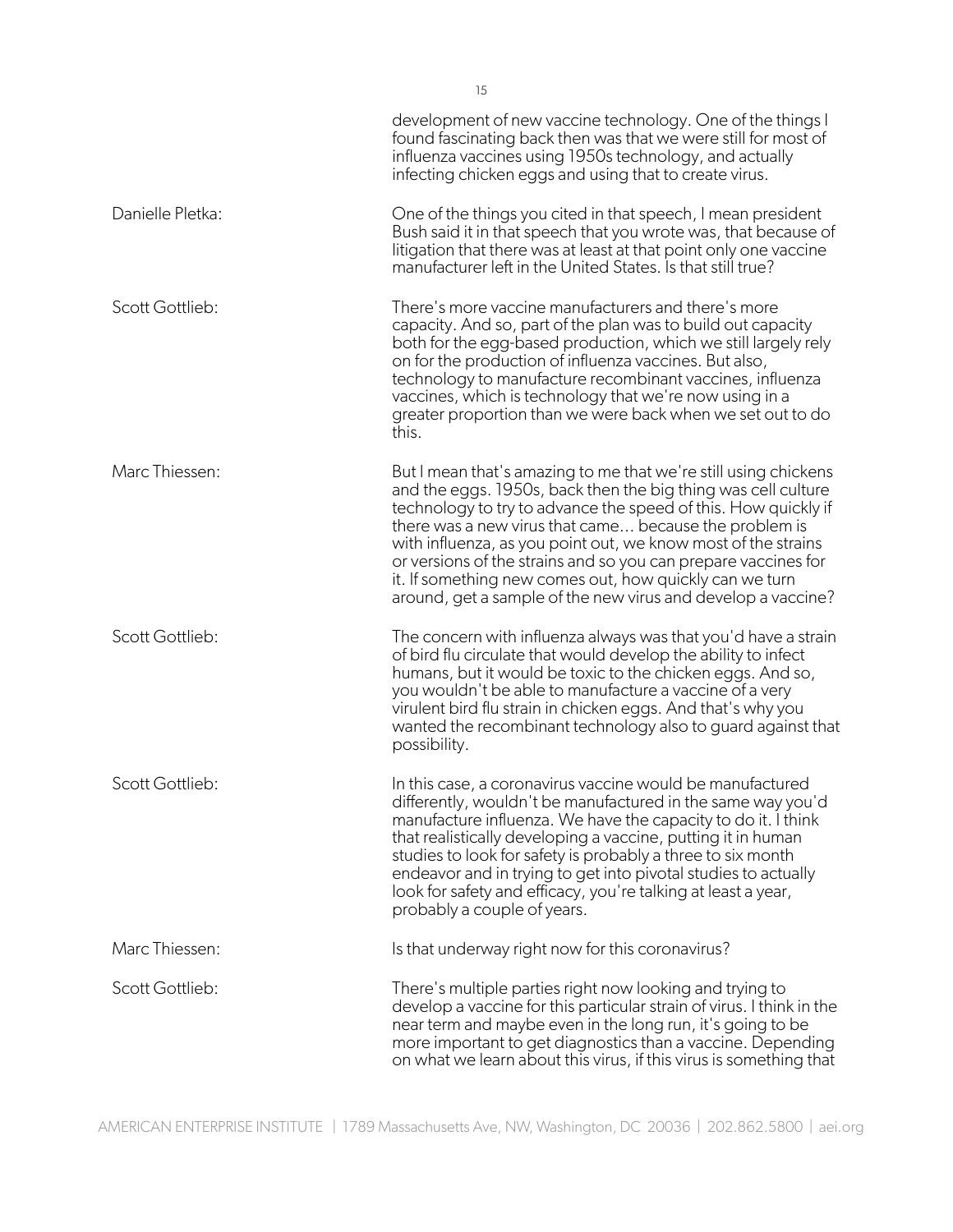|                  | becomes endemic, meaning it comes back every season, it<br>might be something that we want to develop a vaccine<br>strategy too.                                                                                                                                                                                                                                                                                                                                                                                                                                                                                |
|------------------|-----------------------------------------------------------------------------------------------------------------------------------------------------------------------------------------------------------------------------------------------------------------------------------------------------------------------------------------------------------------------------------------------------------------------------------------------------------------------------------------------------------------------------------------------------------------------------------------------------------------|
| Scott Gottlieb:  | But it's likely to be the case that this virus will burn itself out,<br>that enough of the population will eventually become infected<br>with this virus that it's not something we would necessarily<br>vaccinate for, unless it undergoes some kind of adaptation or<br>mutation where it can come back.                                                                                                                                                                                                                                                                                                      |
| Marc Thiessen:   | But putting aside this virus, our general capability for dealing<br>with pandemic outbreaks of some kind, do we have the<br>capacity to quickly produce?                                                                                                                                                                                                                                                                                                                                                                                                                                                        |
| Scott Gottlieb:  | We don't have the capacity to quickly respond with a<br>therapeutic. I mean that's the challenge, certainly with a<br>vaccine. The time to a vaccine, you're talking about a year to<br>years. What we do have the capacity to do in the near term is<br>develop capacity to diagnose, quarantine and isolate, regular<br>public health tools, which can be highly effective. We do have<br>the capacity in the near term to screen off the shelf drugs and<br>see if they're going to have activity against this virus.                                                                                        |
| Marc Thiessen:   | And then the final leg of the strategy was having emergency<br>plans in all 50 states and every local community to have<br>pandemic preparedness. What is our pandemic preparedness<br>across the United States right now?                                                                                                                                                                                                                                                                                                                                                                                      |
| Scott Gottlieb:  | I think the public health tools and the public health<br>infrastructures is far better today than it was 20 years ago.<br>When the government first set out to build a better capacity,<br>for example, as I mentioned, our capacity to detect unusual<br>spikes in illness is very good. If there are outbreaks of any size<br>of this coronavirus that are causing unusual clusters of<br>pneumonia or viral illness, we're going to detect that even in<br>the setting of a flu season, we're going to be able to pick that<br>up much more effectively today than it would have been 10 or<br>15 years ago. |
| Danielle Pletka: | So, stock market posted its worst performance in months in<br>response to news from Beijing. Appropriate reaction, is this<br>hysteria, is the world at risk? Should we all be lighting our hair<br>on fire and running around or do you think the reaction has<br>been appropriate?                                                                                                                                                                                                                                                                                                                            |
| Scott Gottlieb:  | I can't gauge the market's reaction. I think that this certainly<br>has the potential to have epidemic spread outside of China. I<br>don't think that that's inevitable. I think that there's certainly<br>the capability and we still have a window of opportunity.<br>China might've missed its window of opportunity to prevent a<br>very widespread outbreak in China. But we have the window<br>of opportunity to prevent outbreaks in other countries. Large                                                                                                                                              |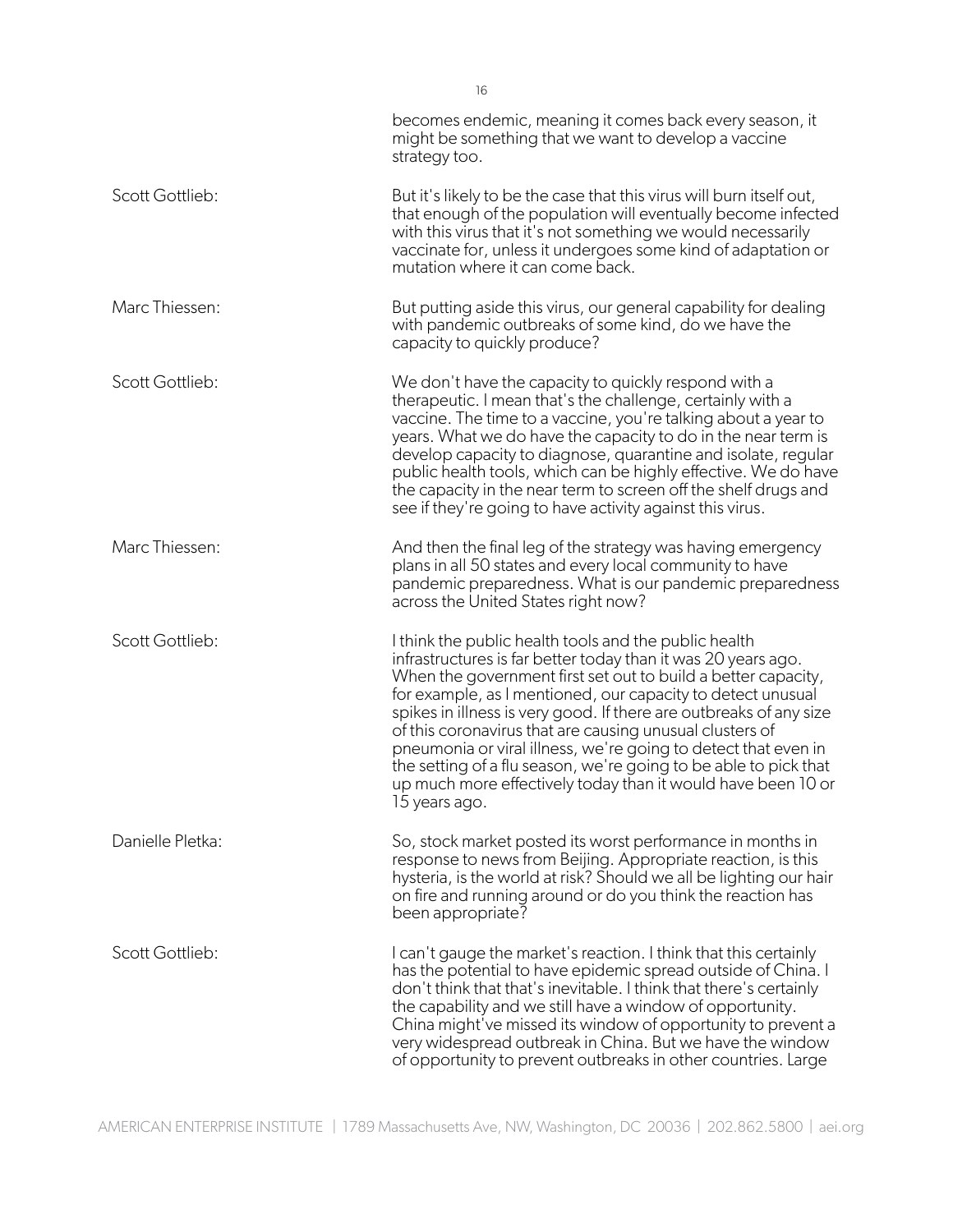|                  | outbreaks and certainly prevent epidemic spread.                                                                                                                                                                                                                                                                                                                                                                                                                                                                                                                                                        |
|------------------|---------------------------------------------------------------------------------------------------------------------------------------------------------------------------------------------------------------------------------------------------------------------------------------------------------------------------------------------------------------------------------------------------------------------------------------------------------------------------------------------------------------------------------------------------------------------------------------------------------|
| Scott Gottlieb:  | But it's going to require us to deploy a level of oversight and<br>deploy certain tools that aren't that accessible right now,<br>including diagnostics that can be used to do much greater<br>surveillance. So, we're going to have to CDC is talking<br>about making that test that it's currently running widely<br>available to public health agencies. They'd probably have to<br>think about how to make that available also to hospitals so that<br>they can run more tests in hospitals and not have to to send off<br>samples.                                                                 |
| Scott Gottlieb:  | If we take steps like that and develop the capacity to do wider<br>screening, I think we have the ability to prevent large<br>outbreaks and certainly prevent epidemic spread. Also, this is<br>occurring late in the winter, we're going to be bumping up<br>against the spring and summer. The epidemiology of these<br>kinds of epidemics changes in the summer months because<br>people aren't in close quarters or outside. The ability to<br>transfer viral particles through respiratory droplets is different<br>in the summertime than in the winter, where you have<br>different kind of air. |
| Scott Gottlieb:  | So, if we're able to prevent outbreaks from occurring or large<br>outbreaks from occurring through March, April, once we get<br>into, May, June, we might be out of the woods at least for this<br>season. But it's possible that this coronavirus is something<br>that's going to come back again in the fall. And that's what<br>happened with the swine flu. The swine flu started to occur<br>very late in the winter. We ran into the summer, it dissipated<br>and it came back in the fall.                                                                                                       |
| Scott Gottlieb:  | But by then, we were able to develop a vaccine and put it in<br>the seasonal flu vaccine.                                                                                                                                                                                                                                                                                                                                                                                                                                                                                                               |
| Marc Thiessen:   | Final question. Putting this virus aside, how prepared or how<br>would you rate our preparedness to handle a really serious<br>mass pandemic virus on a scale of A+ to F?                                                                                                                                                                                                                                                                                                                                                                                                                               |
| Scott Gottlieb:  | Well, I don't think we're ever going to be fully prepared to<br>handle really significant pandemics. Something that has true<br>pandemic spread where it's highly contagious but also highly<br>virulent, meaning it causes very severe disease and you have a<br>high fatality rate. I think in those situations we're going to be<br>dependent upon developing a vaccine very quickly and those<br>kinds of situations will quickly overwhelm healthcare systems.                                                                                                                                     |
| Danielle Pletka: | Well that's a worrying place to end, but thank you Scott. We<br>know how busy you've been over the last weeks answering<br>questions about this, so we're really grateful.                                                                                                                                                                                                                                                                                                                                                                                                                              |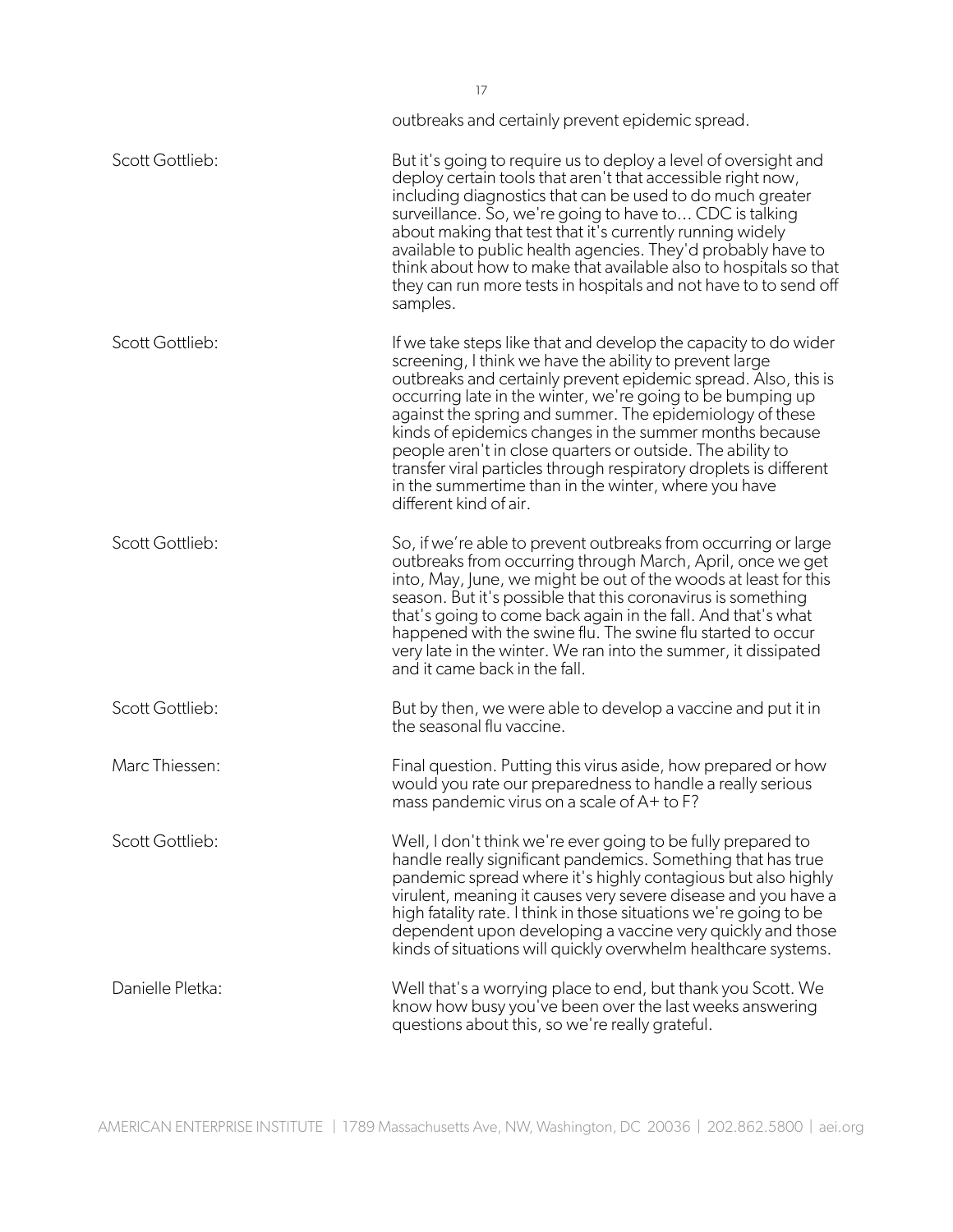| Scott Gottlieb:  | Thank you.                                                                                                                                                                                                                                                                                                                                                                                                                                                                                                                                                                       |
|------------------|----------------------------------------------------------------------------------------------------------------------------------------------------------------------------------------------------------------------------------------------------------------------------------------------------------------------------------------------------------------------------------------------------------------------------------------------------------------------------------------------------------------------------------------------------------------------------------|
| Marc Thiessen:   | First of all, let me just say that I'm glad that Scott Gottlieb was<br>on the job dealing with these issues at the FDA. Someone so<br>knowledgeable on this stuff. I am worried about our<br>preparedness as a country for this. Going up 50,000 feet from<br>the Wuhan issue to the broader issue of our preparedness for<br>a pandemic, I don't know that we're ready. And something<br>like this, you're literally talking existential threat if the wrong<br>kind of virus gets out.                                                                                         |
| Marc Thiessen:   | And it's a combination of medical challenge combined with<br>the challenge of the lack of freedom in the world that could<br>literally wipe out millions of people one day.                                                                                                                                                                                                                                                                                                                                                                                                      |
| Danielle Pletka: | Well, I mean, that's what the Spanish flu does. You'd like to<br>think that we were advanced enough, that we were and that<br>we were proactive enough that we were ready for this.<br>Listening to Scott, it does I mean, I am reassured when you<br>talked about that speech that president Bush gave in 2005,<br>we're talking about 15 years later. I'm reassured by the<br>advances that he described. I mean, we did actually we've<br>moved forward in some cases. What still worries me is that,<br>first of all, there's not a lot of good national leadership on this. |
| Danielle Pletka: | Have you noticed, nobody's out there saying, "No, don't let<br>your hair on fire, everything's going to be fine. We're really on<br>top of it. Here are the important things we're doing." But I do<br>wish we had some leadership on this and I guess the CDC<br>does its best. But all this does is highlight how much of a risk<br>there is to our population from not just illnesses but from the<br>weaponization of these illnesses as well, and we've talked<br>about this in the past.                                                                                   |
| Danielle Pletka: | But the one thing that I think we're really not ready for is, yeah,<br>this is sort of an accidental generation of a mutation of a virus<br>that has adopted very quickly and that jumps from person to<br>person to person with great facility. But what about bad<br>people who are hoping to use this kind of thing to spread<br>disease? Are we ready for that? I certainly haven't gotten the<br>impression from the hysteria at the New York Stock Exchange<br>that we are.                                                                                                |
| Marc Thiessen:   | No. And I want to do an episode about this at some point. But<br>a few years ago, when the Ebola outbreak came out, I wrote a<br>Washington Post column in which I speculated what if al<br>Qaeda were to weaponize Ebola. That they send a terrorist to<br>Africa during an Ebola outbreak and intentionally get yourself<br>infected and then come here to the United States and just<br>spread it far and wide.                                                                                                                                                               |
| Marc Thiessen:   | And people just mocked the heck out of me for saying that,                                                                                                                                                                                                                                                                                                                                                                                                                                                                                                                       |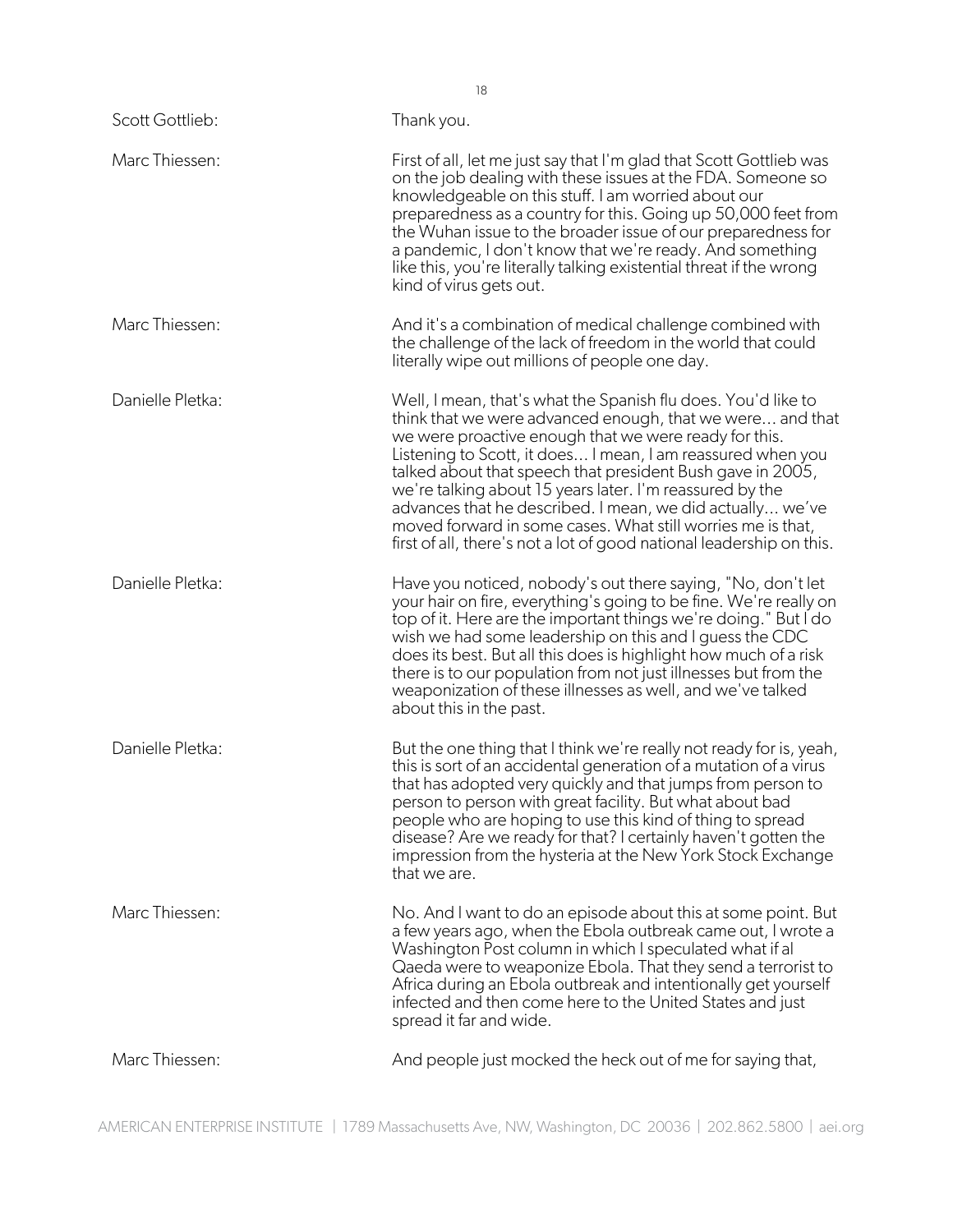|                  | "Oh, they have crazy ideas."                                                                                                                                                                                                                                                                                                                                                                                                                                                                                                                            |
|------------------|---------------------------------------------------------------------------------------------------------------------------------------------------------------------------------------------------------------------------------------------------------------------------------------------------------------------------------------------------------------------------------------------------------------------------------------------------------------------------------------------------------------------------------------------------------|
| Danielle Pletka: | Nothing happens until it happens.                                                                                                                                                                                                                                                                                                                                                                                                                                                                                                                       |
| Marc Thiessen:   | Exactly. And then, I just read this book by Amaryllis Fox, this<br>former CIA operative who wrote a book that didn't go<br>through a pre-publication review unlike John Bolton's book.                                                                                                                                                                                                                                                                                                                                                                  |
| Danielle Pletka: | But I digress.                                                                                                                                                                                                                                                                                                                                                                                                                                                                                                                                          |
| Marc Thiessen:   | But I digress. And one of the things, as I was listening along,<br>she was talking about intelligence that they had about al<br>Qaeda looking at operationalizing Ebola, discussing<br>operationalizing Ebola.                                                                                                                                                                                                                                                                                                                                          |
| Danielle Pletka: | So, you're absolutely right. I'm shocked that we have not seen<br>more efforts at biological weapons attacks by these kinds of<br>groups. And maybe we have and it's classified, but it doesn't<br>fill you with confidence to see how we've responded to this<br>coronavirus, to the Wuhan virus, and think that if somebody<br>was choosing to use this in a different way for terrorist<br>purposes, that we would be really, really well equipped to get<br>on top of it and not have a national panic.                                             |
| Marc Thiessen:   | I think you raised the salient issue, which was the Chinese<br>response. Because when I wrote that speech for president<br>Bush in 2005 the first line of defense is early detection for<br>these things. And I mean he used the analogy of a pandemic,<br>that a pandemic is a lot like a forest fire, that if you catch it early<br>you can extinguish it and limit the damage. But once it goes,<br>allowed to be smoldered undetected, it becomes a raging<br>forest fire and you can't control, you just have to let it burn out<br>at some point. |
| Marc Thiessen:   | And that's where we are with this. If we can't trust China to<br>give us the information that we need to work together<br>internationally to contain the virus and to deal with it, then you<br>could have a forest fire very quickly. And when these things<br>spread, all it takes is a couple people to go in bunch of planes<br>in different directions and all of a sudden, it's everywhere.                                                                                                                                                       |
| Danielle Pletka: | Well on that cheerful note, I hope you all have enjoyed<br>listening to the show.                                                                                                                                                                                                                                                                                                                                                                                                                                                                       |
| Marc Thiessen:   | Absolutely. It's great to have you back in person, Dany.                                                                                                                                                                                                                                                                                                                                                                                                                                                                                                |
| Danielle Pletka: | Thank you. It's great to be back here in person. If you guys<br>have any questions for us or even for Scott or suggestions for<br>how we can do things better or other shows we should have,<br>don't hesitate to reach out and let us know. What is it, Alexa?                                                                                                                                                                                                                                                                                         |